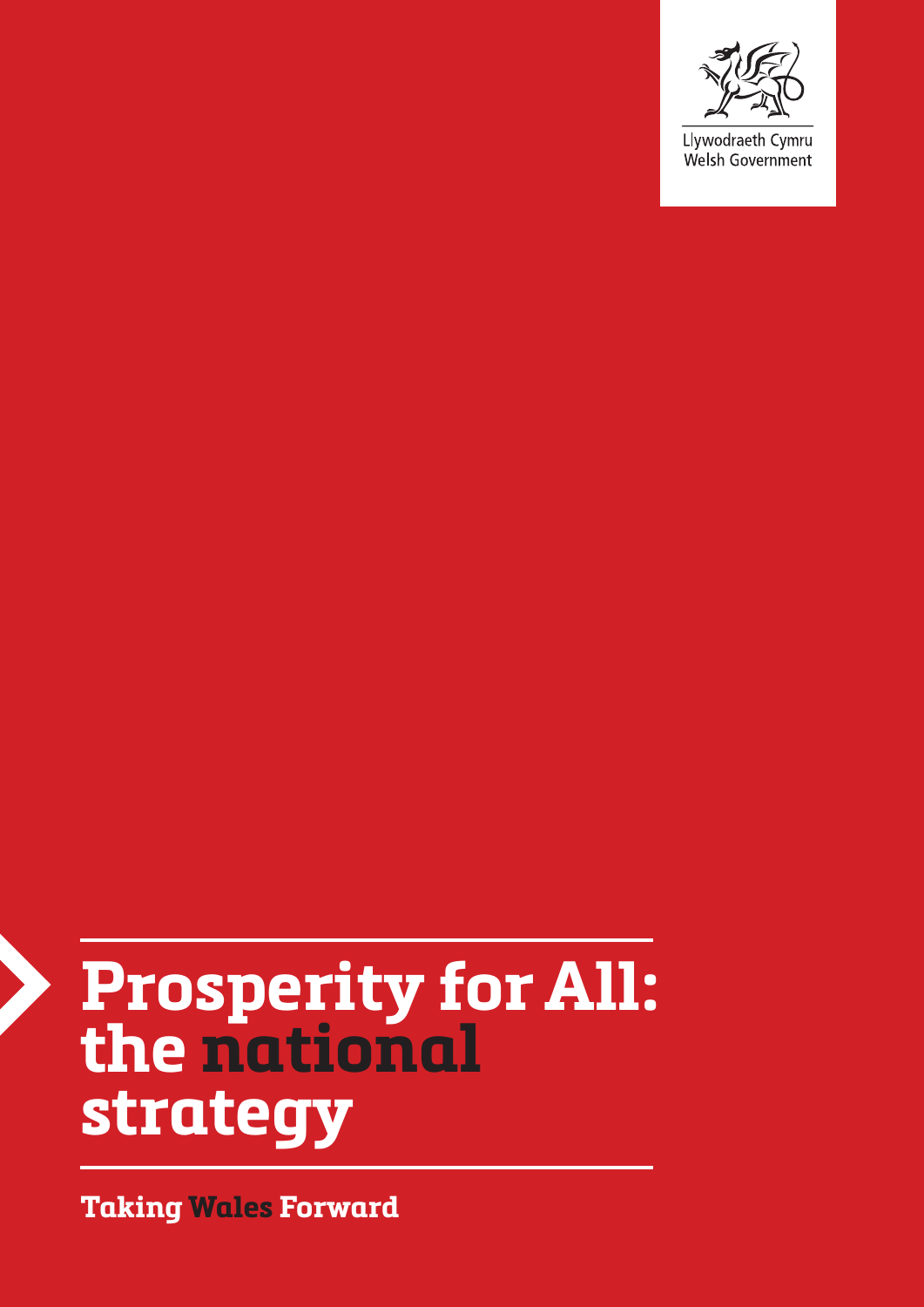# Delivering prosperity for all is the mission of this Welsh Government

# Prosperity is not just about material wealth – it is about every one of us having a good quality of life, and living in strong, safe communities.

Our long-term aim is to build a Wales that is prosperous and secure, healthy and active, ambitious and learning, and united and connected. Our Programme for Government, *Taking Wales Forward,* sets out the headline commitments we will deliver between now and 2021.

This strategy takes those key commitments, places them in a long-term context, and sets out how they fit with the work of the wider Welsh public service to lay the foundations for achieving prosperity for all.

It acknowledges that how we deliver is just as important as what we deliver, and in order to make a real difference to people's lives, we need to do things differently and involve people in shaping the services they use every day.

We have produced this short, focused document to better direct the energy and resources of the whole public service. Working with the people of Wales, we will bring our combined efforts to bear on the most fundamental challenges the nation faces. Many of the actions in the strategy will be delivered by the end of this Assembly term, others are about working in a much more collaborative and integrated way, designing solutions for the future – together.

This will involve a radically different way of working for us and our partners. Although government is complex, our objective is simple – to help and support everyone to live healthy, prosperous and rewarding lives. Wales in the 21st century is a diverse place - people's needs vary across the country and at different stages in their lives.

As a nation, Wales has come a long way since devolution in 1999 – growing in confidence and asserting a distinctive Welsh identity in a way that would have been impossible before.

There is much to be proud of, but many challenges remain, and it is only by being honest about these that we can tackle them.

We created and supported nearly 150,000 new jobs during the last government term. Still, too many people lack meaningful employment. This affects their health, and prevents them from reaching their full potential. Sometimes this is beyond their control, but this is where the whole of the public service needs to focus its efforts on helping people across Wales to prosper.

The NHS in Wales is employing more doctors and nurses, treating more people, and people are living longer. But many people are affected by the stubborn legacy of ill-health. The impact on people, families and the economy is vast. We must break the cycle, and help everyone live longer, healthier lives.

Pupils' results are improving, and the performance gap between rich and poor children is narrowing. We cannot accept that many children, and disproportionately those from disadvantaged backgrounds, leave school without the skills they need to get a job. We need to instil ambition for learning into every one of our young people, and leave no one behind.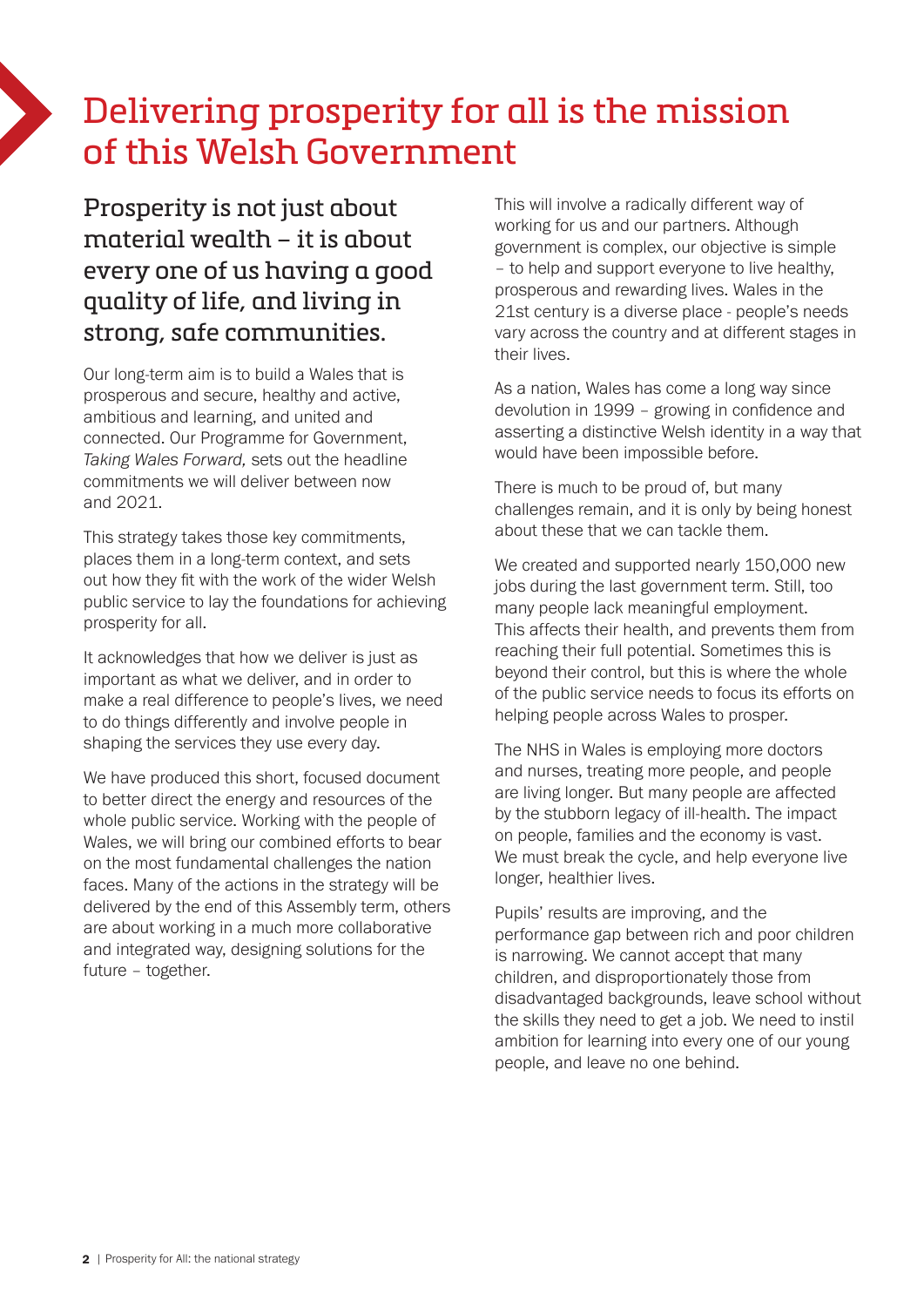We have a strong record in driving up recycling rates, putting us first in the UK, second in Europe and third in the world. However, climate change is set to continue, and this means we will have to reduce carbon emissions further, actively managing the risks that climate change presents to health, well-being and to communities.

Although Wales as a whole has grown strongly out of recession, there are areas of the country which have not seen the full benefits of growth. This has left some communities struggling to prosper and feeling isolated from other parts of Wales. Government has a key role in stimulating economic growth in areas of greatest need.

Our communities remain a national asset, and we will invest to re-connect them, physically and digitally, to build a more united and connected nation.

We know that secure employment makes it more likely that people will enjoy good health, education will shape people's employment opportunities and people value the strength and quality of their local communities.

Underlying all of this are complex and interdependent factors. To reflect this, we have developed this strategy, to join up the things we do that most affect people's lives, recognising that government can only support people towards these goals by working differently.

#### Key Themes

*Taking Wales Forward* provided immediate clarity about the government's pledges for this Assembly term. Set out in four chapters, it outlined the main commitments that will make a difference to the people of Wales, despite the impact of a decade of cuts to the Welsh budget, and the uncertain impact of Brexit.

The four key themes of this strategy are the same as those in *Taking Wales Forward*. We have set out our vision for each theme, showing how they will contribute to prosperity for all, and how delivering in a more integrated and collaborative way can enhance the well-being of the people of Wales.

**Prosperous and Secure** – Our aim is to drive a Welsh economy which spreads opportunity and tackles inequality, delivering individual and national prosperity. We will enable people to fulfil their ambitions and enhance their well-being through secure and sustainable employment. We will break down the barriers many face to getting a job, and create the right environment for businesses to grow and thrive.

**Healthy and Active** – Our aim is to improve health and well-being in Wales, for individuals, families and communities, helping us to achieve our ambition of prosperity for all, taking significant steps to shift our approach from treatment to prevention.

**Ambitious and Learning** – Our aim is to instil in everyone a passion to learn throughout their lives, inspiring them with the ambition to be the best they possibly can be. A prosperous Wales needs creative, highly skilled and adaptable people, so our education from the earliest age willbe the foundation for a lifetime of learning and achievement.

**United and Connected** – Our aim is to build a nation where people take pride in their communities, in the Welsh identity and language, and in our place in the world. We are building the vital links that make it easier for people to come together, for the economy to grow, and for us to become a confident nation at ease with itself.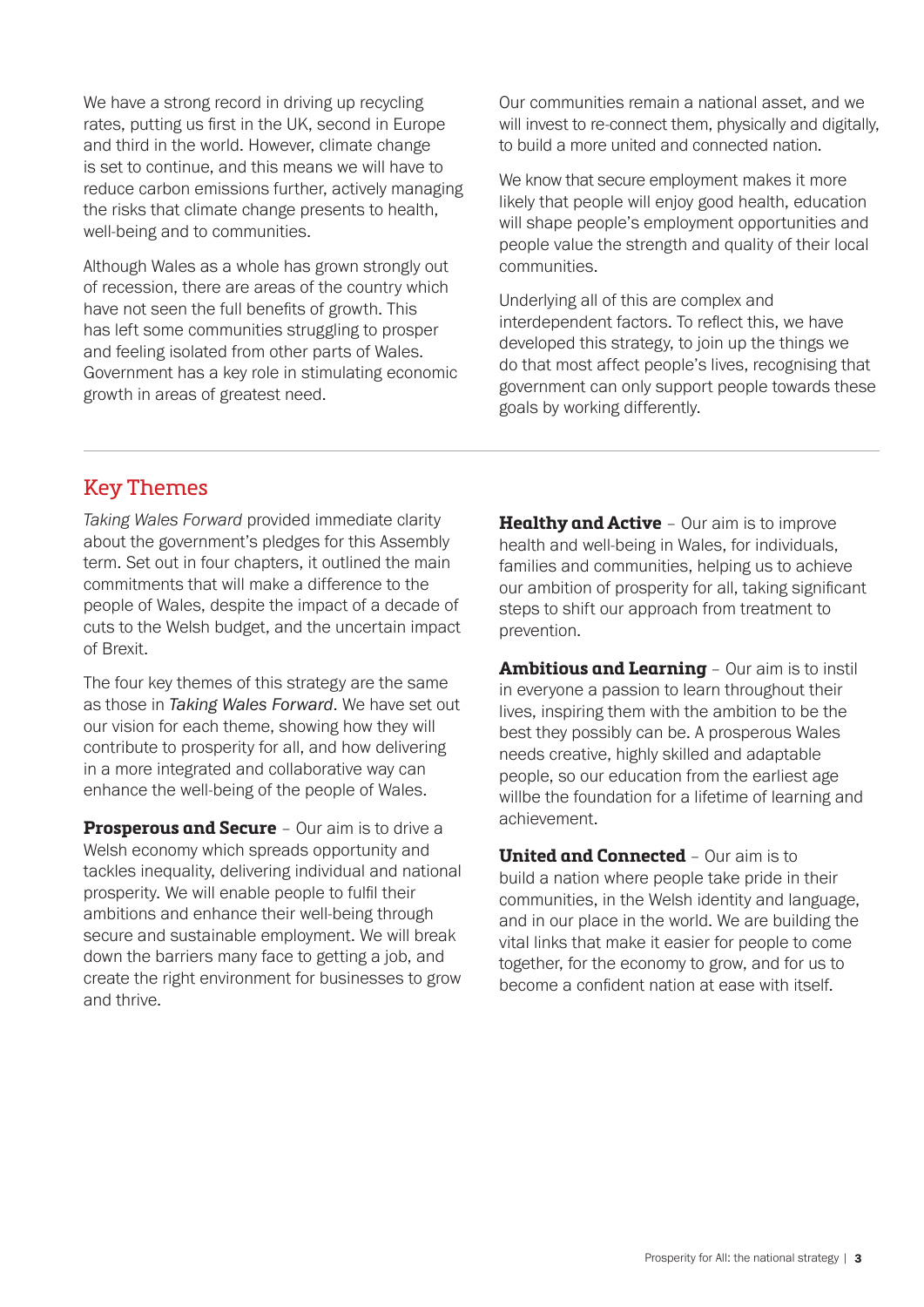#### Priority Areas

In developing the strategy, we recognised five areas which emerged as having the greatest potential contribution to long-term prosperity and well-being. They reflect the times in people's lives when they may be most in need of support, and when the right help can have a dramatic effect on their life course.

They are priority areas where it has been shown that early intervention - tackling the root causes, rather than treating symptoms - pays dividends. Only a fully co-ordinated response from public services can prevent problems escalating; too often barriers between different services and organisations stand in the way of a truly preventative approach.

If we are to realise the full potential of the Well-being of Future Generations Act, then integration and collaboration between services, with an early intervention and people-centred approach, is essential to delivering long-term outcomes. This is a significant change, and therefore we have decided to place particular focus on five priority areas where we believe, by improving how services are delivered, there can be the greatest initial impact, paving the way for further action over the longer term.

**Early Years:** an individual's experiences in childhood play a significant part in shaping their future, and are critical to their chances of going on to lead a healthy, prosperous and fulfilling life. **Housing:** the bedrock of living well is a good quality, affordable home which brings a wide range of benefits to health, learning and prosperity.

**Social Care:** compassionate, dignified care plays a critical part in strong communities, ensures that people can be healthy and independent for longer, and is a significant economic sector in its own right.

**Mental Health:** one in four people in Wales will experience mental ill health at some point in their lives, getting the right treatment at an early stage, coupled with greater awareness of conditions, can in many cases prevent long term adverse impacts.

**Skills and Employability:** the better people's skills, the better their chances of getting fair, secure and rewarding employment, and the stronger the skills base is in Wales, the more chance we have of attracting new businesses and growing existing ones to improve prosperity.

These are by no means the limit of government's activities, and we will not lose sight of the day to day running of vital public services, while adapting and improving them to reflect this new approach.

### Working Differently

This strategy is far more than a list of actions that we will take. This represents a new way of working, one that recognises the challenges we face today, the Wales we want for the future and the steps that need to be taken to make it a reality.

The Well-being of Future Generations Act acknowledges the contribution that everyone can make and gives us a basis for driving a different kind of public service in Wales.

At the heart of this strategy is a recognition that public services and voluntary sector partners want to work together towards common objectives, to focus on the needs of people, at all stages of their lives and in all parts of Wales.

There are already many innovations that support us working this way, such as the Public Service Boards which bring together all those delivering services in communities, to work with them to understand local needs and priorities and decide how they are best delivered.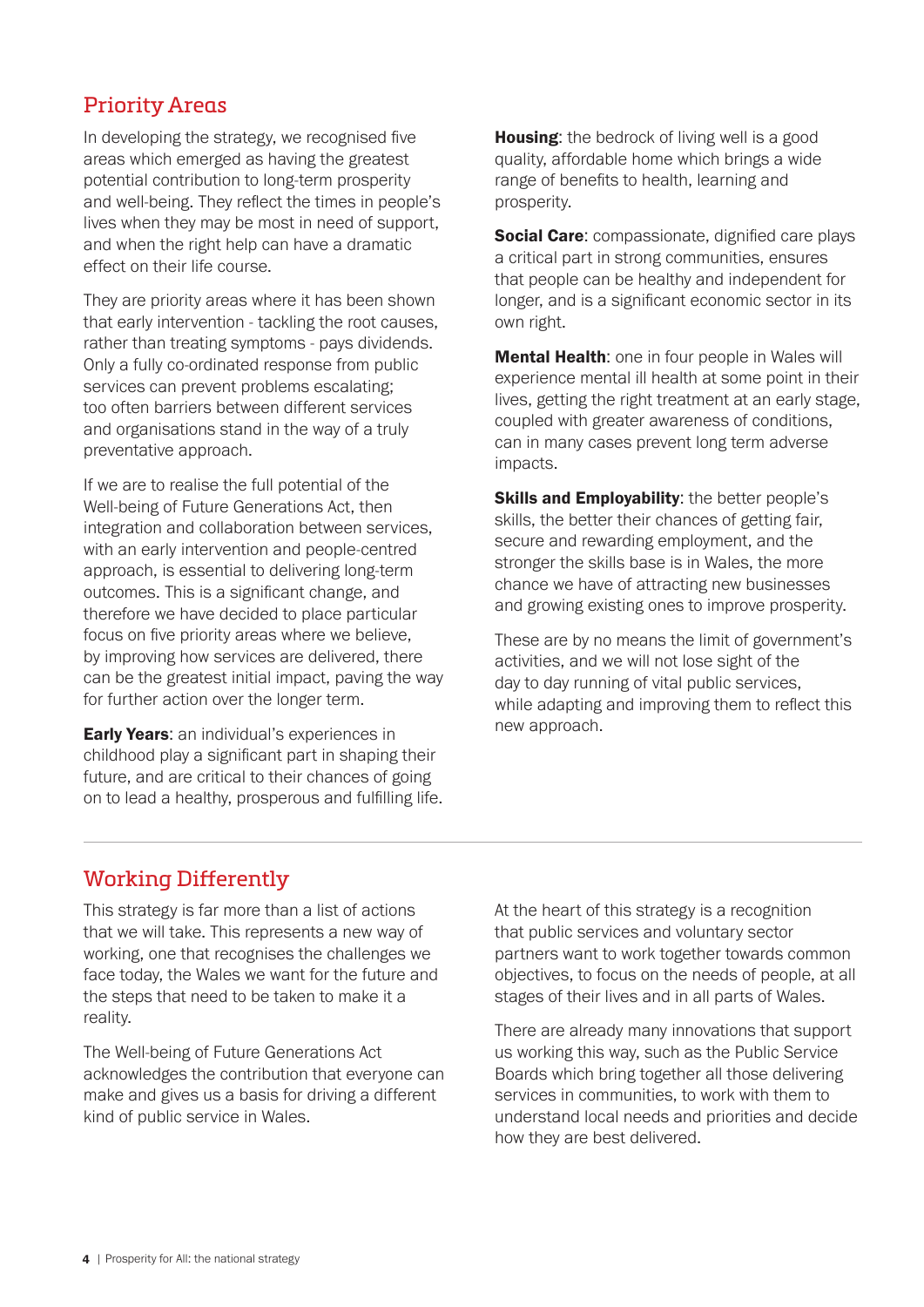Through the Valleys Taskforce we are gaining a clearer and deeper understanding about what people really want from their public services, and how we can respond to the barriers which can hinder those services.

Ultimately, the Taskforce is about how we can collectively support the aspirations of people, in one of the areas of greatest need in Wales and how we should deliver services locally and seamlessly – messages that we will adopt more widely as we deliver this strategy.

Local authorities will be an important partner in delivering this agenda. Achieving our ambitions for Wales will require a different relationship not just between the Welsh Government and local authorities, but also between local authorities themselves. It is only through closer working, on a consistent regional basis, that the resilience and responsiveness of services can be maintained in the future.

Focusing on the five priority areas will help us integrate these services and programmes better, and give clearer direction to our partners. More widely, we can draw on levers that we have as a government and use them to deliver our central goal of prosperity for all: planning, investment in infrastructure, procurement, and tax powers.

Planning decisions affect every area of a person's life. They determine where homes are built, where services are provided, and the quality of the local environment; and they promote

sustainable economic growth and access to open space. The right planning system is critical to delivering our objectives in this strategy.

The way we plan our **capital investment** decisions can have a big impact on the economy, help different organisations to deliver their services in a single place, and minimise the individual's need to travel. Throughout this strategy we commit to co-locate services and this can only happen if we integrate the way that we make our investment decisions.

Each year, devolved public services spend £6 billion **procuring** products and services, with more of this than ever being spent in Wales. By planning better and understanding which products and services are bought over and over again, we can support small and medium businesses to win more of these contracts. The economic benefits will stay in Wales, but our buying power can act as a springboard to develop greater added value to high performing businesses, and their supply chains, who can export products further afield.

New tax raising and varying powers for Wales will strengthen the link between economic growth and funding for services in Wales. These powers will provide the government with additional ways to deliver its ambitions for Wales, but it will be important that we use them in a way that supports businesses to thrive and is fair for all.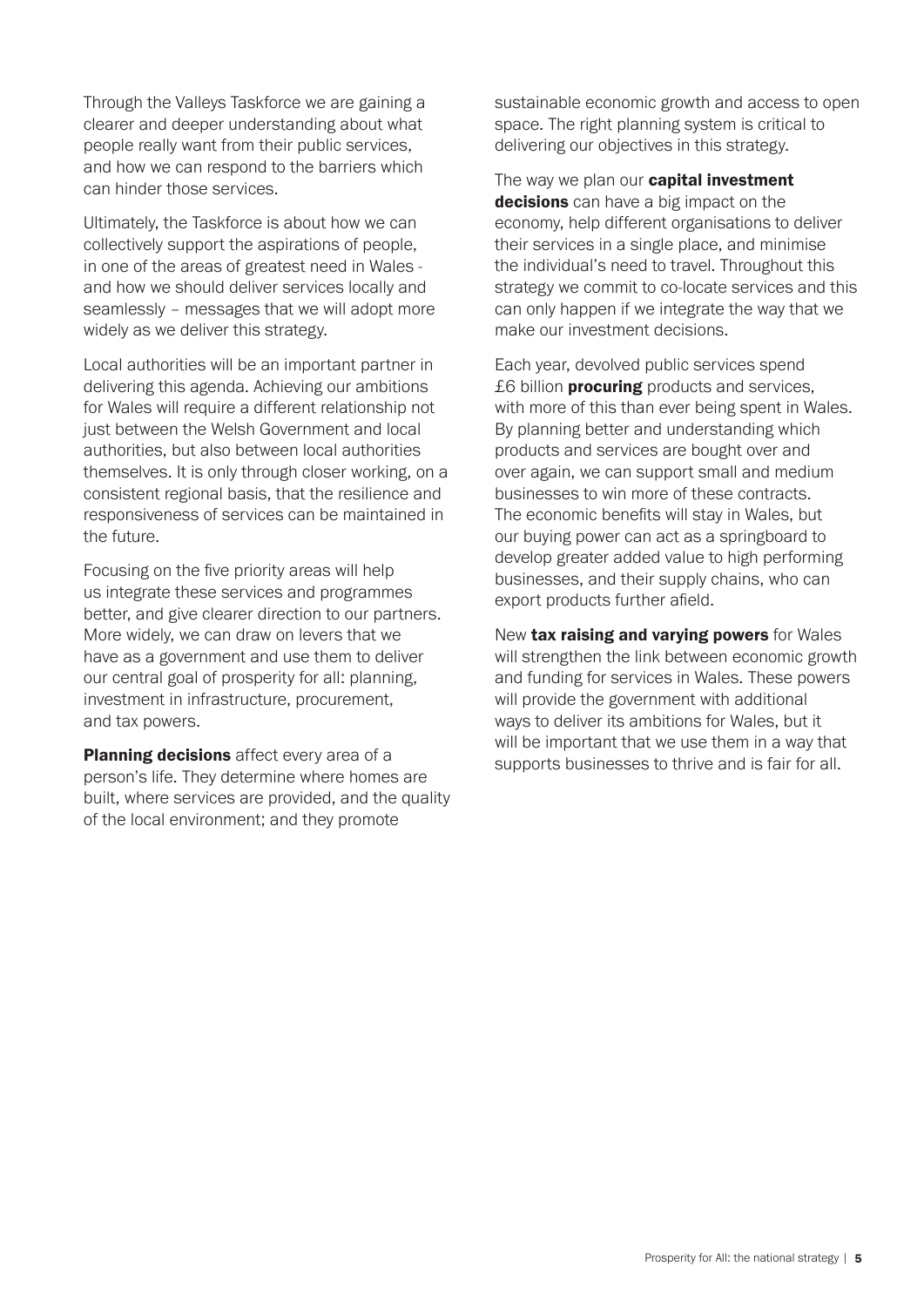# **Well-being Objectives**



The Act sets out the need for a long-term focus, and five 'ways of working' to guide the Welsh public services in delivering for people.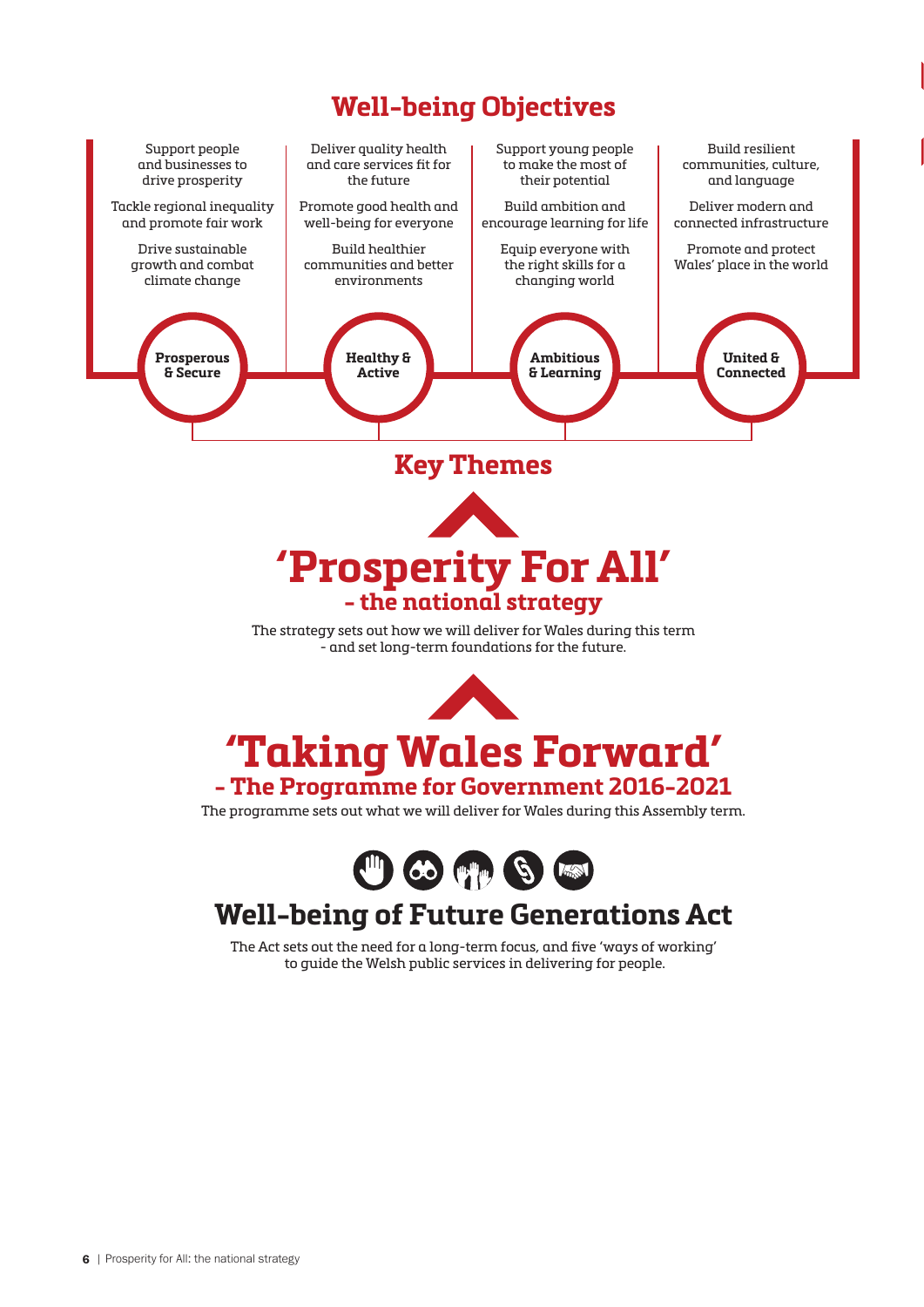# Prosperous and Secure

Our aim is a Welsh economy which delivers individual and national prosperity while spreading opportunity and tackling inequality. Through this, people can fulfil their ambitions and enhance their well-being in secure and sustainable employment. A crucial role of government is to break down the barriers many face in getting a job, and create the right environment for businesses to grow and thrive.

We should not see economic growth in isolation. It underpins the ambitions we have for every person and every community right across the country. Safe, secure employment is key to better health and better life prospects.

Economic growth generates the taxes that enable the delivery of high quality public services and helps communities to prosper.

Increasing productivity and competitiveness are central to our economic future. High quality skills, the key role of cities as engines of growth, and the right digital and transport infrastructure will all help us in achieving this goal.

The Welsh Government does not hold all the levers affecting the economy. However, with prosperity for all as our central goal, we are committed to working in a more integrated and focused way to have the greatest possible impact. This means harnessing the efforts of the whole government in health, education, and the environment as well as economic development.

Different parts of Wales have different economic strengths, and therefore we need to take an approach to promoting growth and development which reflects this.

We will support the businesses of today to work more efficiently and sustainably, while ensuring we create an environment which will nurture the businesses of the future, building on Wales' human, creative and natural resources, and improving our economic and environmental resilience. Building a sustainable economy reflects the importance of leaving a strong legacy for future generations.

Therefore our three objectives are delivering the right support for people and businesses, addressing regional inequalities and promoting fair work, and driving sustainable growth.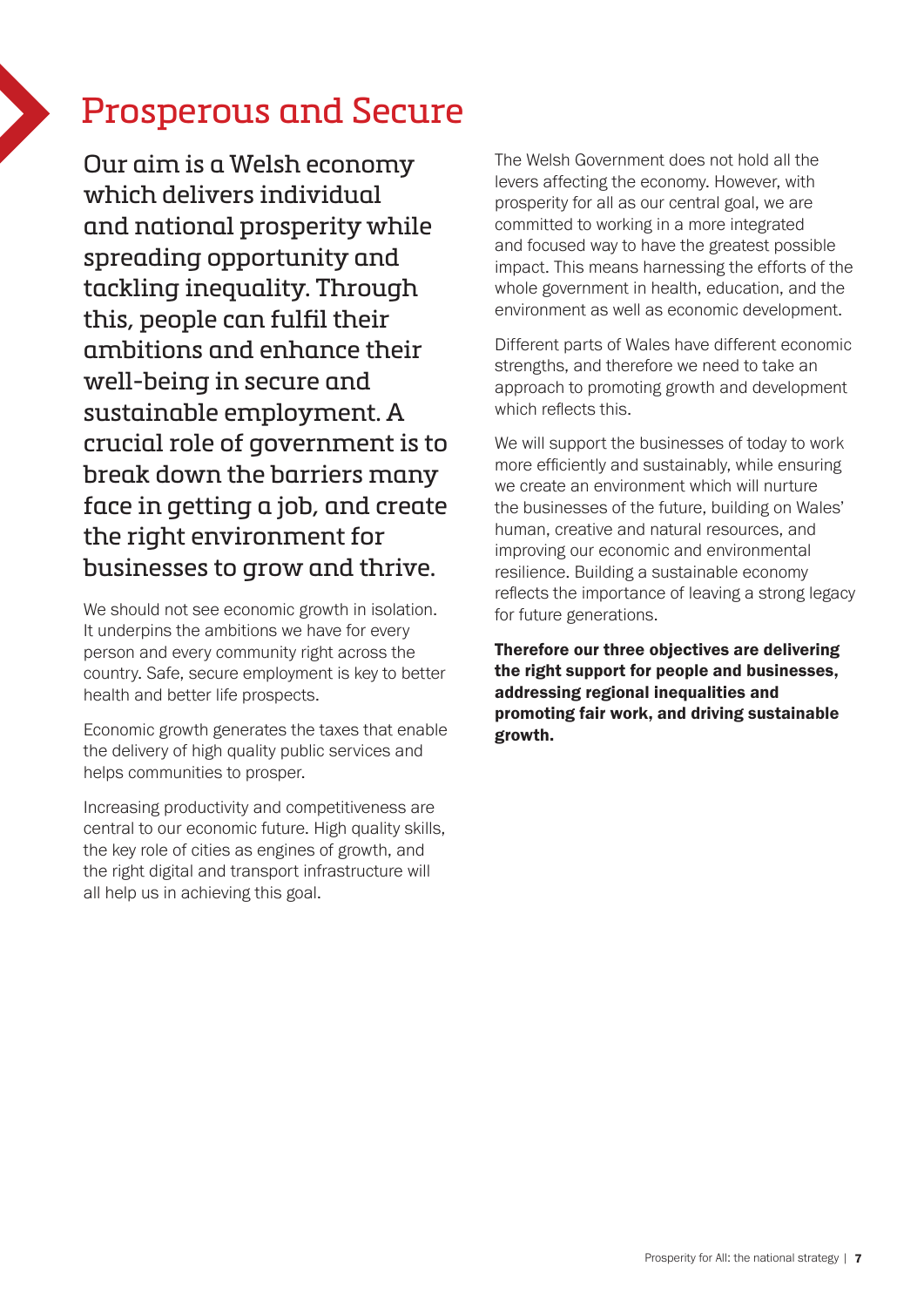# Support people and businesses to drive prosperity

We will enable people to develop the skills they need to get the jobs they want, supporting businesses to start, innovate, and grow, creating decent, secure employment.

We can all benefit from a growing and prosperous Welsh economy, and businesses, individuals and public services all have vital – and reciprocal – roles to play in delivering this. We will formalise a new partnership approach setting out clearly what businesses can expect from us, and what we as a government then expect from them.

Our pro-business approach means we always want to back businesses with the potential for real growth through targeted direct business support and quality skills programmes. We will also use the spending power of infrastructure investment and public service procurement to benefit Welsh-based businesses.

We look, then, to business to work with us and to invest in their own development, and that of their workforce, treating their employees fairly, and contributing to the wider community.

Economic resilience will be particularly important over the coming years, as depending on the terms of our withdrawal, leaving the European Union is likely to have a significant impact on the Welsh economy and businesses.

Some sectors and regions could be particularly hard hit by issues such as market access and migration, which is why it is vital that they are supported to adapt quickly to new economic conditions following Brexit, maximising opportunities to find new markets.

- commit to a new 'Economic Contract' between business and government to stimulate growth, increase productivity, and make Wales fairer and more competitive.
- **simplify and rationalise the range of financial** support we offer to companies, ensuring it is clear, easily understood and responsive.
- develop a modern, regulatory framework, through smarter regulation to ensure competitiveness and the right economic environment for them to grow.
- establish the new Development Bank of Wales, improving access to finance for businesses, alongside high quality support services and management advice.
- maximise the value of Welsh public service **procurement** to Wales, while ensuring that employees get a fair deal for the work they undertake funded by public money.
- use our business support to build capacity and innovation within our home grown **businesses** including local supply chains, to enable more to be procured from businesses in Wales.
- further develop engagement between universities, industry and the NHS and social **care** to drive economic growth through applied research and innovation.
- develop a new employability plan for Wales, focusing on the diverse needs of individuals, and responsive to the particular skills needs of each part of the country.
- implement our 30 hours of free education and childcare to support working families across Wales and make it easier for people to take up and retain jobs.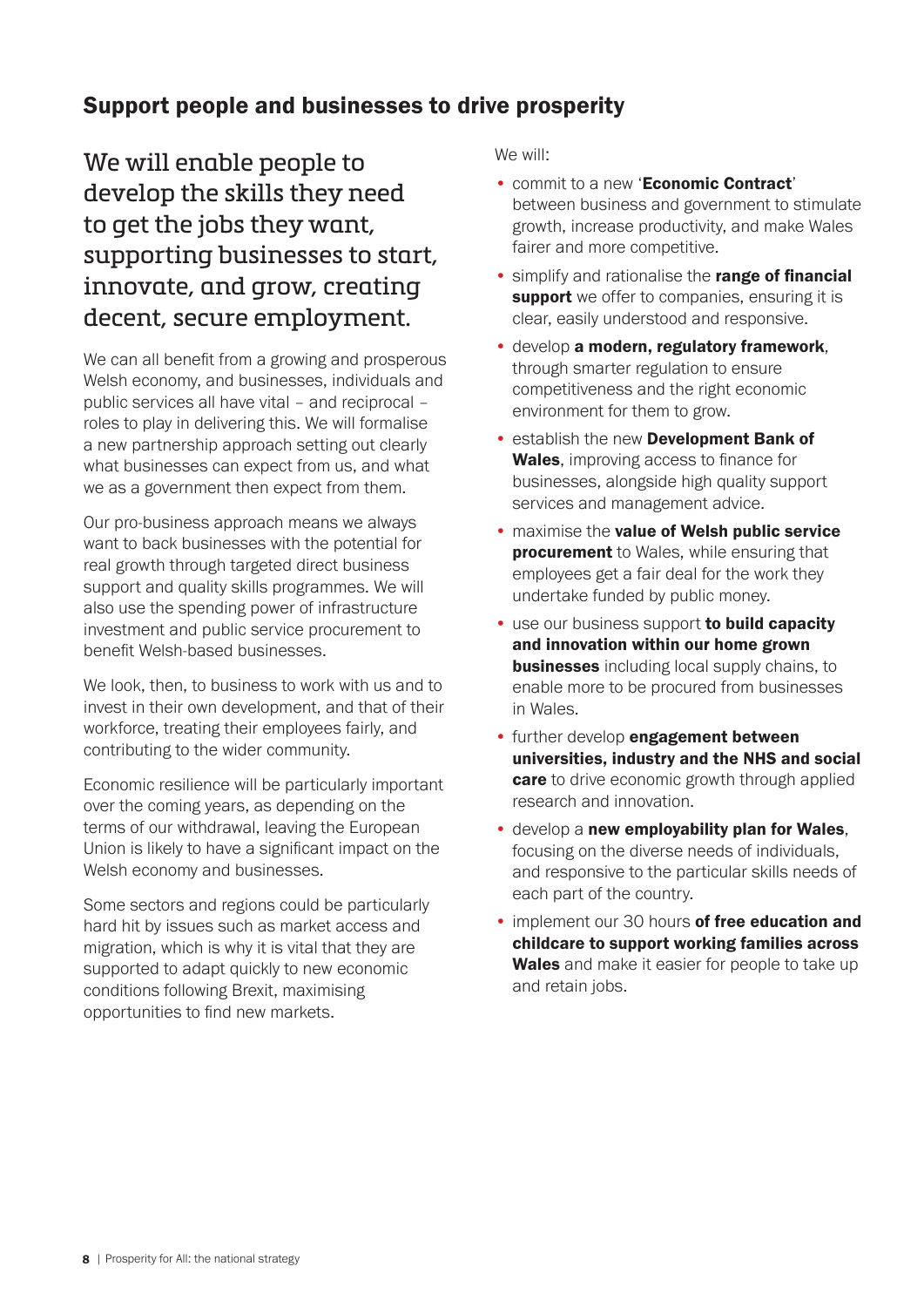# Tackle regional inequality and promote fair work

We will target interventions to the different economic needs of each region of Wales, ensuring all parts of the country benefit from growth, and promoting every worker's right to a fair deal.

We must focus on the strengths of each part of Wales and use these as a springboard for growth, while ensuring that emerging opportunities are grasped and supporting stronger, regional centres of growth.

This makes social, as well as economic, sense, because regional inequality and insecurity act as a brake on national prosperity; making Wales fairer will make its economy stronger and more resilient.

This new regionally-focused approach is reflected across all areas of our work, including local government reform, which will better equip public services to be an active partner with industry on everything from skills to planning to transport.

We will also promote prosperity for all through seeking improvements in the pay and conditions for those in low-paid and insecure employment through our Fair Work Commission.

The exciting major projects planned across Wales over the coming years must bring with them significant benefits for their regions, and leave a lasting legacy for the people, infrastructure and economy of these areas.

- introduce a new regionally-focused model of economic development, working with each region to determine and drive its own sectors according to its strengths and opportunities.
- focus on a smaller number of national sectors where there are particular challenges or opportunities across Wales.
- support rural businesses to diversify and take advantage of supply chains, including the need to increase their processing capacity and add greater value.
- ensure the new 'made in Wales' successor to EU structural funds is **fully integrated with** our overall approach and delivers maximum added value for individuals, regions and Wales as a whole.
- design major Welsh Government infrastructure projects to join up public services and other developments, to maximise regional benefits.
- harness the opportunities of major infrastructure projects, such as Wylfa Newydd and Swansea Bay Tidal Lagoon.
- provide more effective support for the development of local supply chains and clusters, so that economic value is retained locally, and more employment opportunities are created closer to home.
- take the steps needed to make Wales a fair work nation, building on the work of our Fair Work Commission.
- ensure commitment to ethical employment from every business supplying the public service.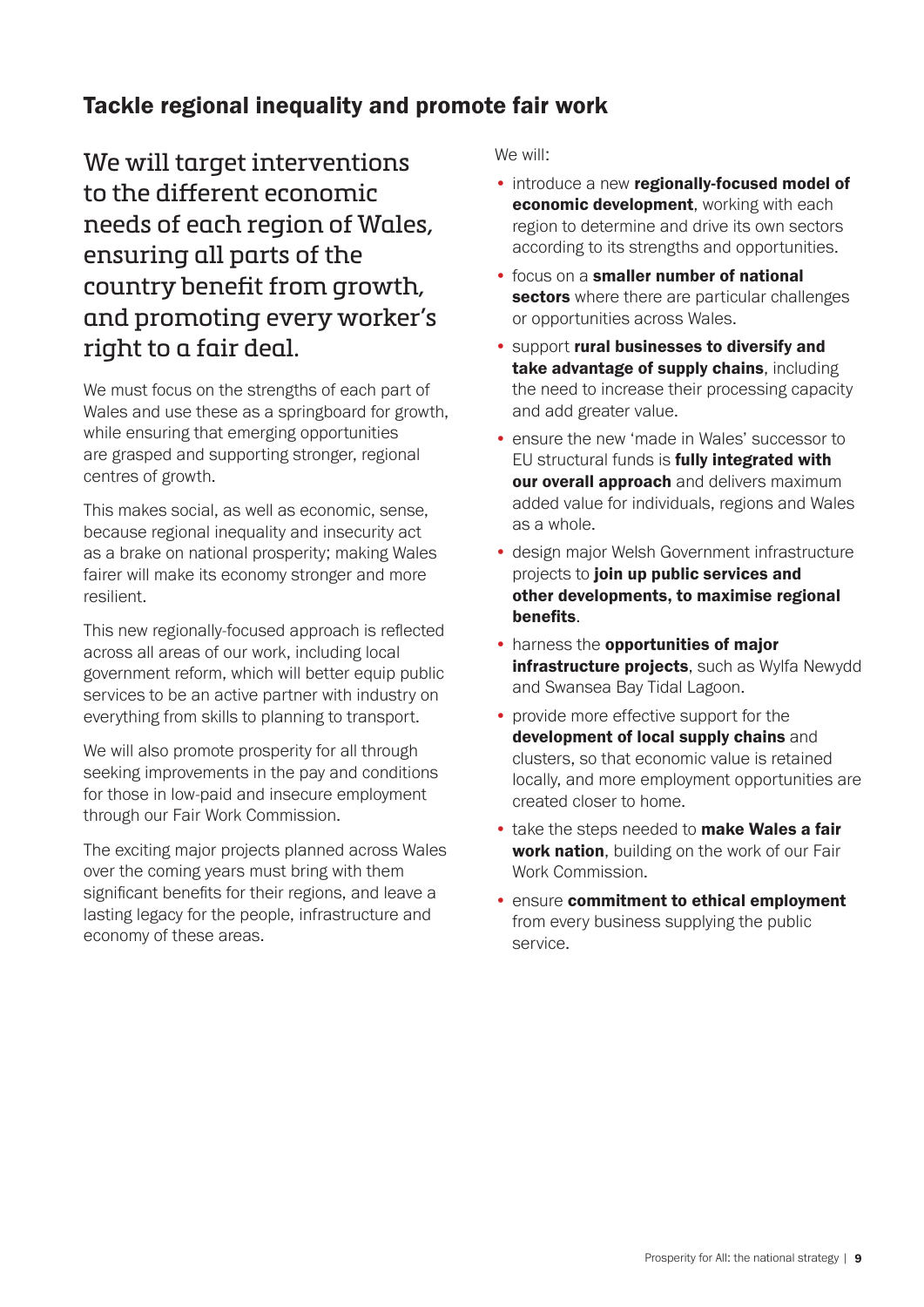# Drive sustainable growth and combat climate change

We will build prosperity in a way that supports and sustains Wales' stunning natural environment, ensures that current and future generations will continue to benefit, and makes a tangible contribution to the fight against climate change.

Economic resilience underpins our ambitions for Wales. It is only through innovation that businesses can adapt and improve their productivity and sustainability. At the same time, we need to create an environment that nurtures the businesses of the future, and responds to the need to further develop a low carbon economy.

Our abundance of natural resources is one of Wales' greatest assets, and has shaped our economy over centuries. Today, it supports a range of sectors, including a vibrant tourism and leisure sector, an agricultural industry that sustains viable rural communities and a worldclass, home grown food and drink sector.

Our aim is to realise the economic opportunities of Wales' natural resources, whilst building their resilience to support future generations. Low carbon energy generation and greater use of renewable energy sources, including community energy schemes have the potential to cut carbon emissions while benefitting local areas.

Cutting the amount of energy that we use reduces costs for businesses, but can also save money for householders. Improving the energy efficiency of houses brings health benefits, creates jobs and supports local businesses.

- introduce a new National Development **Framework**, setting out a 20-year land use plan for Wales, guiding strategic development and supported by the National Infrastructure Commission for Wales.
- set out a low carbon pathway providing clarity and certainty for action and **investment** around the low carbon economy through setting targets for 2020, 2030 and 2040.
- accelerate the decarbonisation of our public services, creating new opportunities for businesses in Wales in the transition to a low carbon economy.
- establish a bespoke infrastructure consenting process which is responsive to business and community needs, to support sustainable economic growth, and to decarbonise our energy supply.
- set out a route map for a **more resource** efficient economy, building on our success in recycling and reducing the environmental impacts of production and consumption.
- deliver a post-EU agricultural and fisheries **policy for Wales**, designed with stakeholders to reflect the needs of the modern Welsh agricultural and fisheries sectors and to manage the impact on the environment.
- work with everyone affected to prepare for a world outside of the European Union and for a resilient agricultural sector.
- as part of our new economic contract, expect those businesses which receive our support to commit to reduce their environmental impact.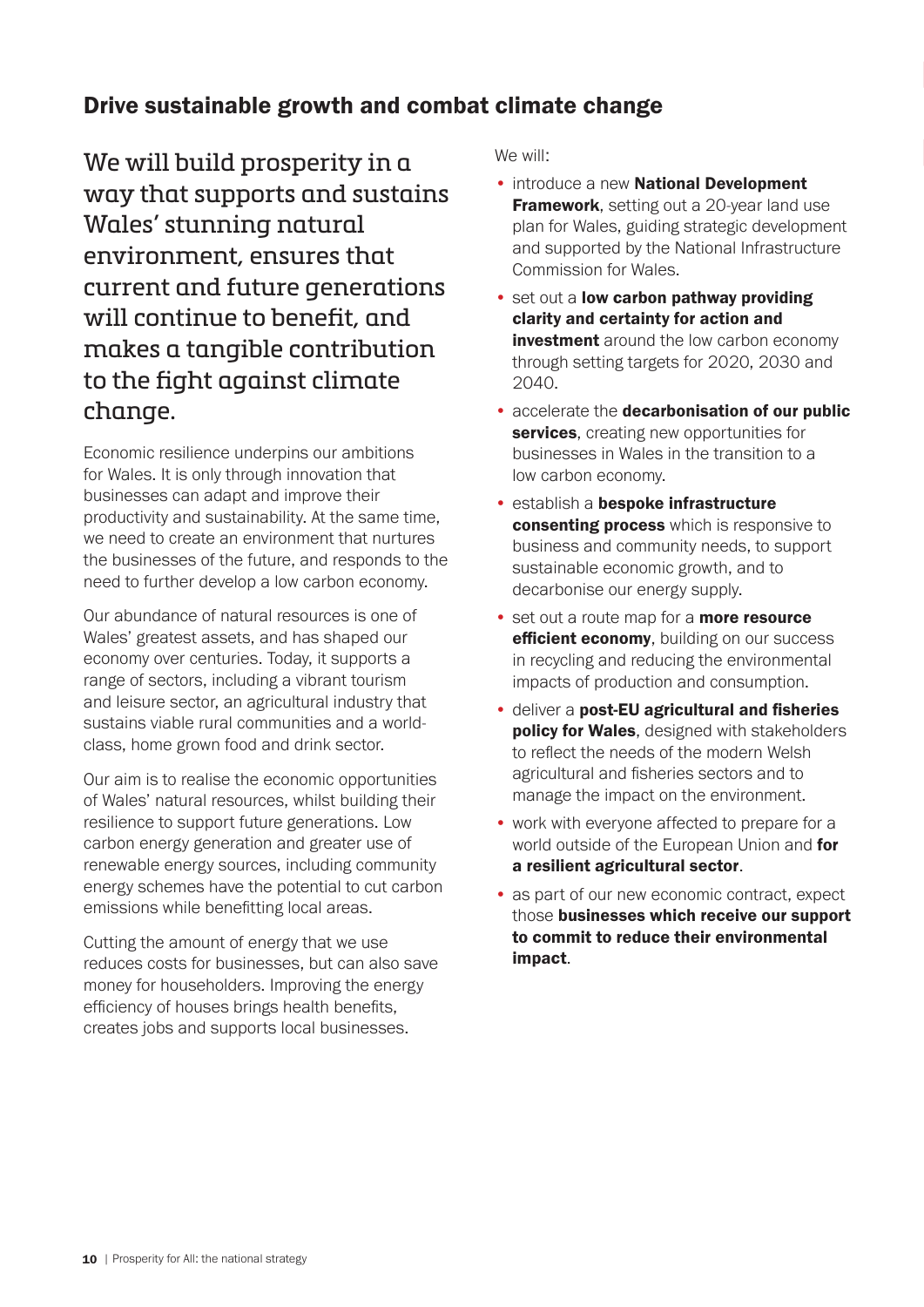# Healthy and Active

Our aim is to improve health and well-being in Wales, for individuals, families and communities, helping us to achieve our ambition of prosperity for all, taking significant steps to shift our approach from treatment to prevention.

This will help secure sustainable health and care services for future generations, improving patient experience and the well-being of the whole population – placing as much emphasis on people staying fit and well as on treating them when they are ill.

The Welsh NHS will continue to be the single largest area of this government's expenditure, reflecting its value to the public, and the importance of rapid treatment for people when they need it, as close to home as possible. It is innovating all the time, leading cutting-edge research and adapting to our changing health needs. However, as with the rest of the UK, our NHS is under unprecedented pressure, through rising costs and public expectations. In order to safeguard the health service and meet its wider responsibility for health improvement, we need to increase the pace of innovation and integration, especially in relation to its critical place in the overall health and care system, and its contribution to raising prosperity.

Many of the conditions treated by the health service every day are avoidable, and everyone should play an active part in shaping their own health. Government also has an important role to play in creating the conditions which improve local environments and make it easier for people to give up smoking, take more exercise and eat a healthier diet.

The Welsh NHS is a significant employer in its own right – delivering services within communities brings with it quality employment. It also has a wider role to play in the delivery of this government's objectives, using its financial scale, professional expertise and track record in innovation to drive research and development across the public and private sectors.

Alongside the government, the NHS, schools, housing, local authorities, social care, the voluntary sector and businesses can all help to create an environment where good health is seen as a natural asset for everyone. We will take action to join up services, rooting them in communities, and deliver a seamless approach through both treatment and prevention.

Therefore, the three objectives are: delivering quality health and care services, promoting good health and well-being, and building healthier communities and better environments.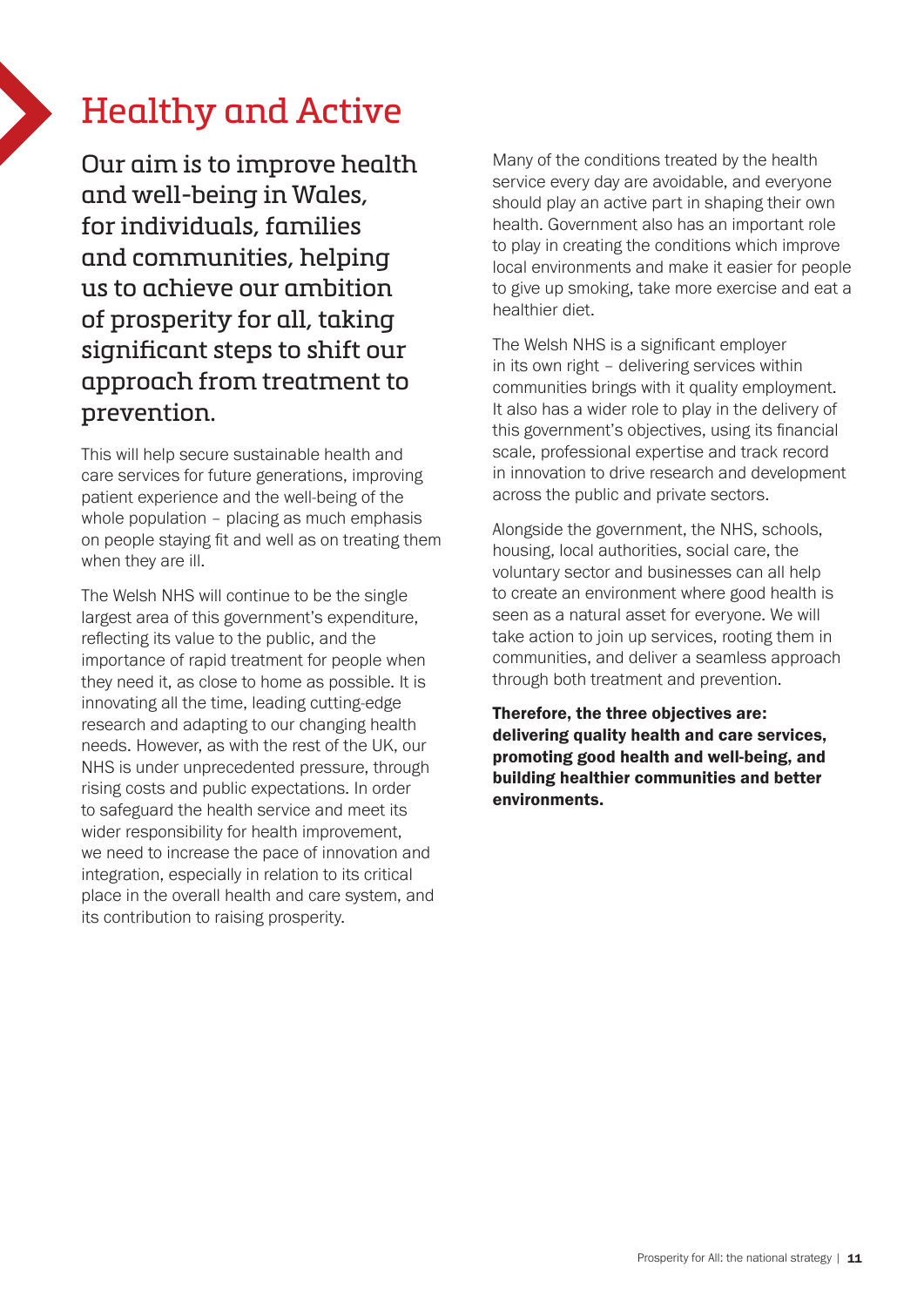### Deliver quality health and care services fit for the future

We will deliver high-quality, timely treatment, as well as supporting and promoting good health, well-being and independence, recognising that future sustainability requires everyone to play an active part in shaping their own health.

Changing social demographics and more complex and serious conditions pose a significant challenge and place new and different demands on health services. It means that we need to look again at our models of treatment, to make sure they are responsive to patient need, and carried out in the right setting.

The Welsh NHS and care system is constantly innovating, with new treatments and services being introduced all the time. There are also many examples of local innovation in terms of integration and service delivery, but in terms of long-term sustainability, there is a need to accelerate a smaller number of models on a regional or national basis where the delivery of care can be significantly improved for the long-term.

New procedures and technologies mean treatment can be closer to a patient's home, often removing the need for a hospital stay.

This shift must accelerate, to ensure that hospitals are treating only conditions that cannot be dealt with elsewhere.

Over a lifetime, people's health and care needs will vary greatly, often becoming more complex as they age. Having the right support when needed is crucial to living independently and ageing well – it should not matter who the service is delivered by, as long as there is a seamless experience as a whole.

- continue the drive to improve further the standard, quality and timeliness of treatment across the NHS, ensuring access to the services people need, delivering good health outcomes for all.
- further integrate health and social care, building on the work of the Parliamentary Review into Health and Social Care, and publish a long term plan for the NHS and social care in Wales.
- deliver a tangible shift in the provision of health and care services into communities, and away from hospitals, and shift the emphasis from treating illness to well-being.
- invest in a new generation of integrated Community Health and Care Centres, building on the success of the 64 primary care clusters across Wales, which focus on the specific needs of their local areas.
- ensure that organisations delivering health and care services pool budgets and commission jointly, delivering a genuinely seamless service for those who need it.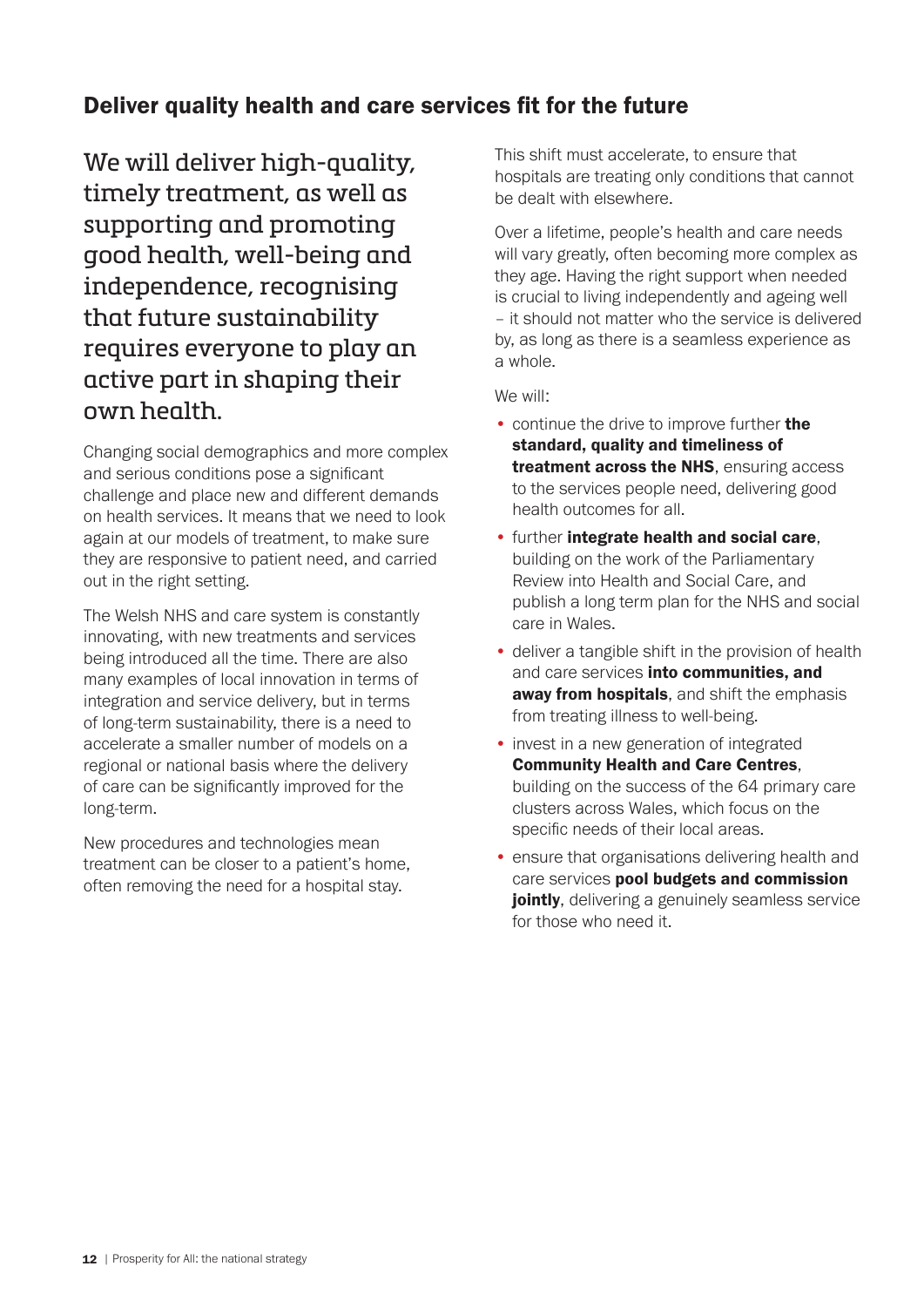### Promote good health and well-being for everyone

We will support people to adopt healthy lifestyles, breaking down the barriers that illhealth place on employment and opportunity, and tackling the generational cycle of poor health and inactivity.

Good health starts before conception, and is developed through pregnancy, childhood and adolescence. Too many children are becoming overweight in their early years, so in line with our focus on the best start in life, working with partners, we will promote the benefits of a good diet and an active life to all parents and children.

Schools also have a critical role to play in encouraging healthy lifestyles and building activity into the day. Embedding healthy lifestyles from the earliest age, and maintaining them through adolescence, will bring benefits throughout people's lives and will also make an essential contribution to a sustainable health system in the decades to come.

We need to prevent as many people as possible being held back by ill-health, too often caused by poor environments and ingrained lifestyle habits such as smoking, lack of exercise, and unhealthy diets. We will continue to increase resources available to the health service, making sure it is there to treat illness. However, people's lives will be better if we work with them to help prevent avoidable diseases, and tackle the causes of chronic conditions.

Good health in old age should be an achievable ambition for all of us. We will reap the benefits of healthy choices and environments throughout our lives, and our communities will benefit from the valuable contribution that active older people can make.

- support and encourage a substantial *increase* in people's physical activity, adopting a collaborative approach from all agencies involved in the promotion of healthier lifestyles, and drawing on Wales' significant natural resources.
- develop innovative, community approaches to encouraging more active lifestyles and improving nutrition through the Well-being Bond.
- deliver an integrated public transport network which supports our aim to enable people to travel more actively, by combining different types of transport with walking and cycling.
- introduce a step-change in public health campaign work, with measurable outcomes and targets, focusing on avoidable diseases, and building awareness of the positive benefits to people of healthier lifestyles.
- work with and support the business community to improve the health and well-being of workers and help people to remain in employment, with a specific focus on mental health and musculoskeletal conditions, including through the economic contract.
- work with NHS Wales to provide people with digital ways of accessing health and care services and information, helping empower patients and carers to take greater control of their health and well being.
- deliver an In Work Scheme with rapid access to early, work-focused interventions for a range of conditions, helping people to stay in work or return to work more quickly from long-term sickness absence.
- agree new 10 year priorities for Public Health Wales based on the most recent evidence of the burden of ill health.
- **invest in homes to improve their warmth** and energy efficiency, to improve health and reduce the costs of fuel.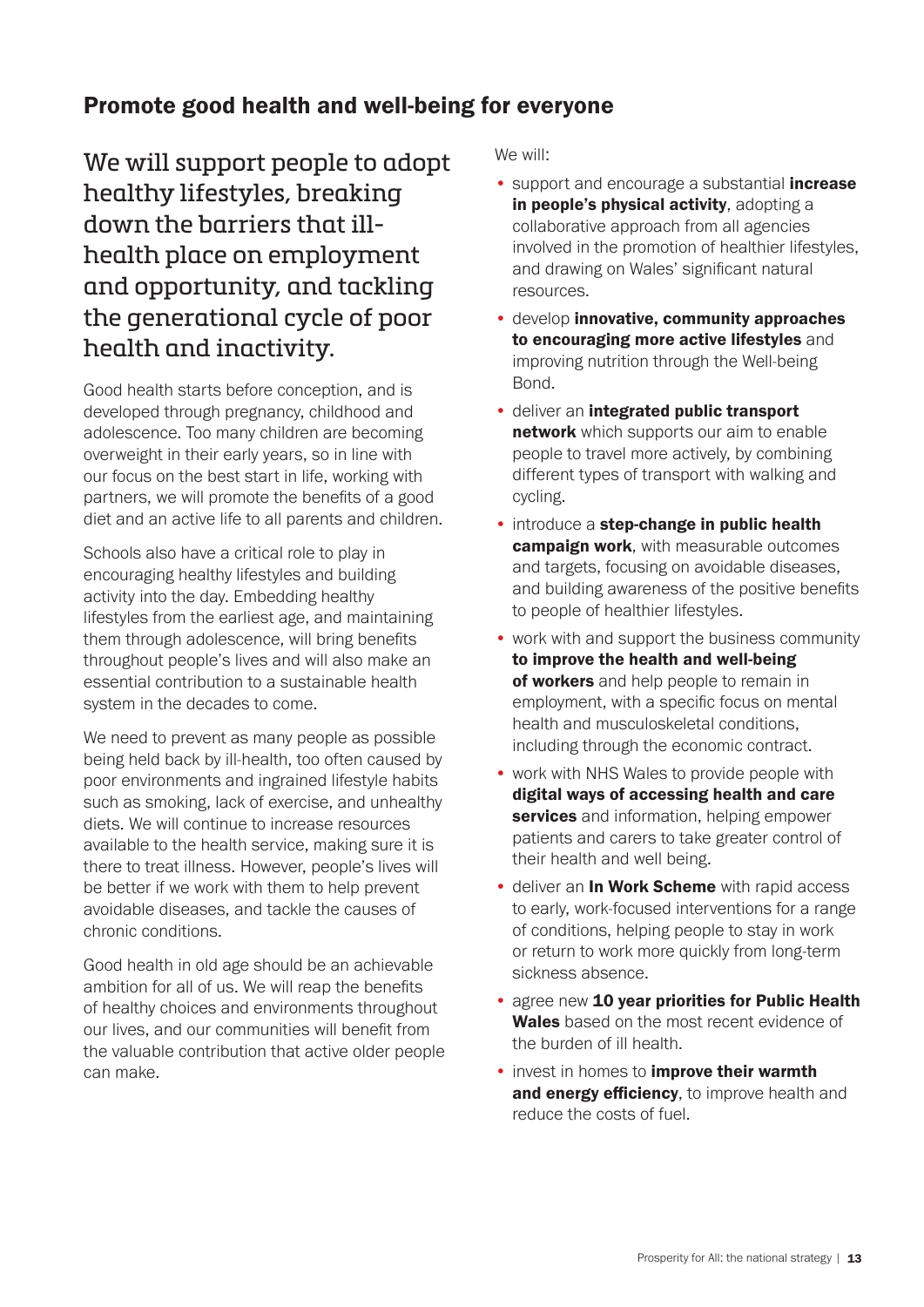# Build healthier communities and better environments

We will tackle inequalities between communities and deliver more services closer to home, acknowledging the importance of communities and the wider environment for good health and well-being.

There are unacceptable variations in the levels of good health between different groups and communities in Wales, which has an impact in all areas of people's lives. This is sometimes caused by the continuing shadow of post-industrial legacies, but also the stubborn impact of poor economic, social and environmental conditions. Too often, it is hardest to access services in the areas they are needed the most.

GP and primary care services are at the heart of their communities, and the main gateway to wider services. We will build on the innovative model of primary care clusters, where a full range of services that support good health, can be accessed from a single location. We will build on this approach to tailor and adapt services to the needs of specific local communities.

The contribution made by the environment to good health cannot be overstated. Air quality, good housing, access to green spaces and energy efficiency schemes each have a part to play in creating the right conditions for better health, well-being and greater physical activity.

- work to **tackle health inequalities** both in terms of individual well-being and access to services.
- build on the emerging primary care clusters working across service providers to tailor public services to local needs, and improve access to a full range of health services.
- co-ordinate housing, health and social care capital programmes to provide innovative, affordable, accommodation and nursing care building on the Integrated Care Fund approach.
- expand the community health and social care workforce, with innovative new roles, such as 'community connectors' that support social prescribing and more formal partnerships with volunteers and the third sector.
- through planning, infrastructure, regulation, and health communication measures, we will reduce emissions and deliver vital improvements in air quality.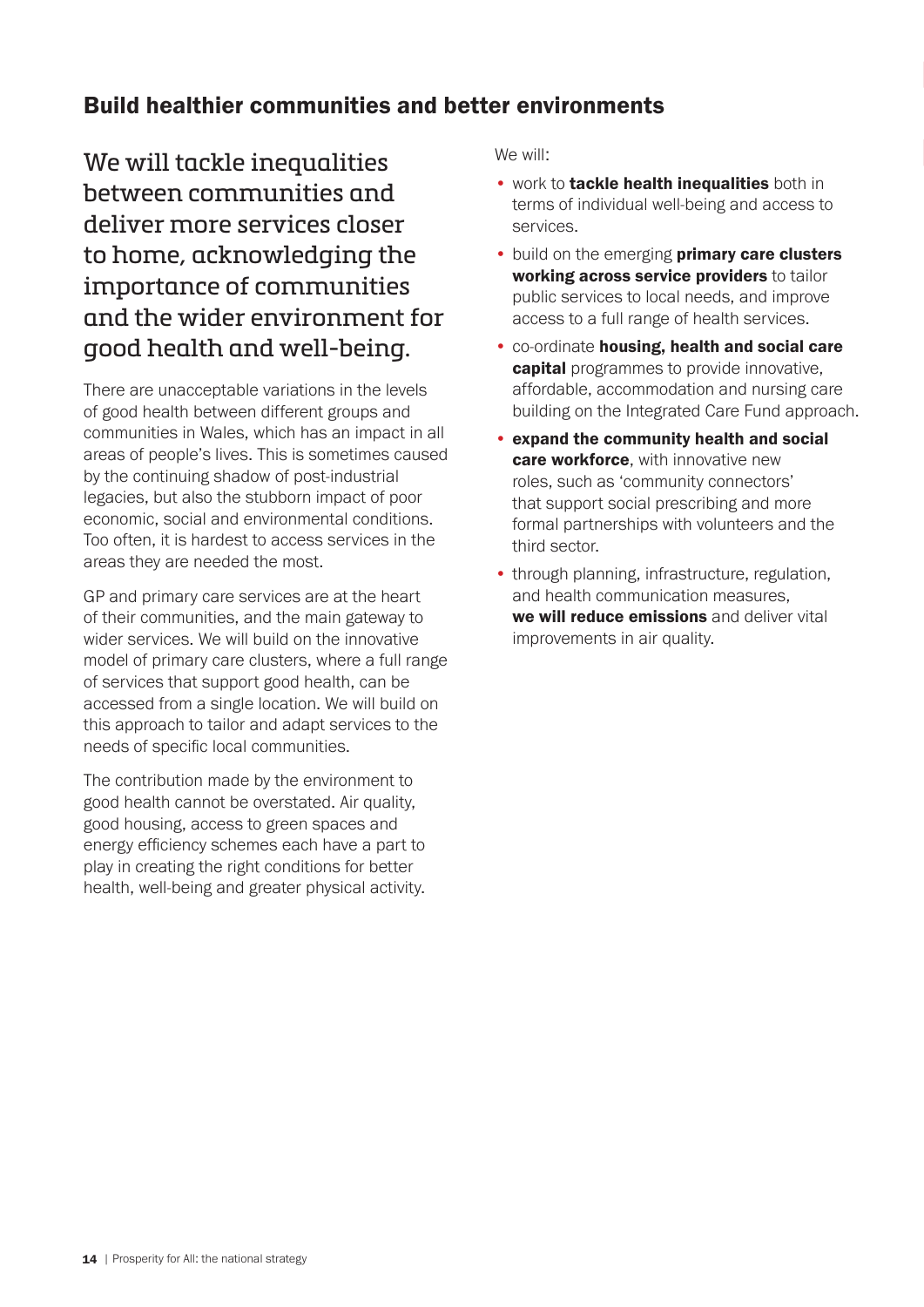# Ambitious and Learning

Our aim is to instil in everyone a passion to learn throughout their lives, inspiring them with the ambition to be the best they possibly can be. A prosperous Wales needs creative, highly skilled and adaptable people, so our education from the earliest age will be the foundation for a lifetime of learning and achievement.

Inspirational teaching produces ambitious learners, helping them to absorb ideas, knowledge and experiences, shaping their outlook and expectations of what they can achieve and who they can be.

Our education system must stretch the brightest, while at the same time making sure everyone attains the essential level of skills to build on in later life. This needs to build on a home environment that supports learning and development from the earliest age.

The pace of global technological change has never been as great, meaning that learning and adaptability are at a premium. Skills learned in school must be a solid foundation, and equip young people for life. Still, there is too much variation in the attainment of school leavers, which means without the right skills some risk being left behind and wasting their potential.

In the longer term, the Welsh economy requires the right balance of skills and opportunities, which can only be delivered through partnership between schools, colleges, universities and businesses. The best research and innovation, whether public or private, is driven by people with broad horizons and a global outlook. Converting that research into economic value for Wales also requires the right ambitious and entrepreneurial spirit.

Therefore the three objectives for this strategy are: supporting young people to make the most of their potential, building ambition and encouraging learning for life, and equipping everyone with the right skills for a changing world.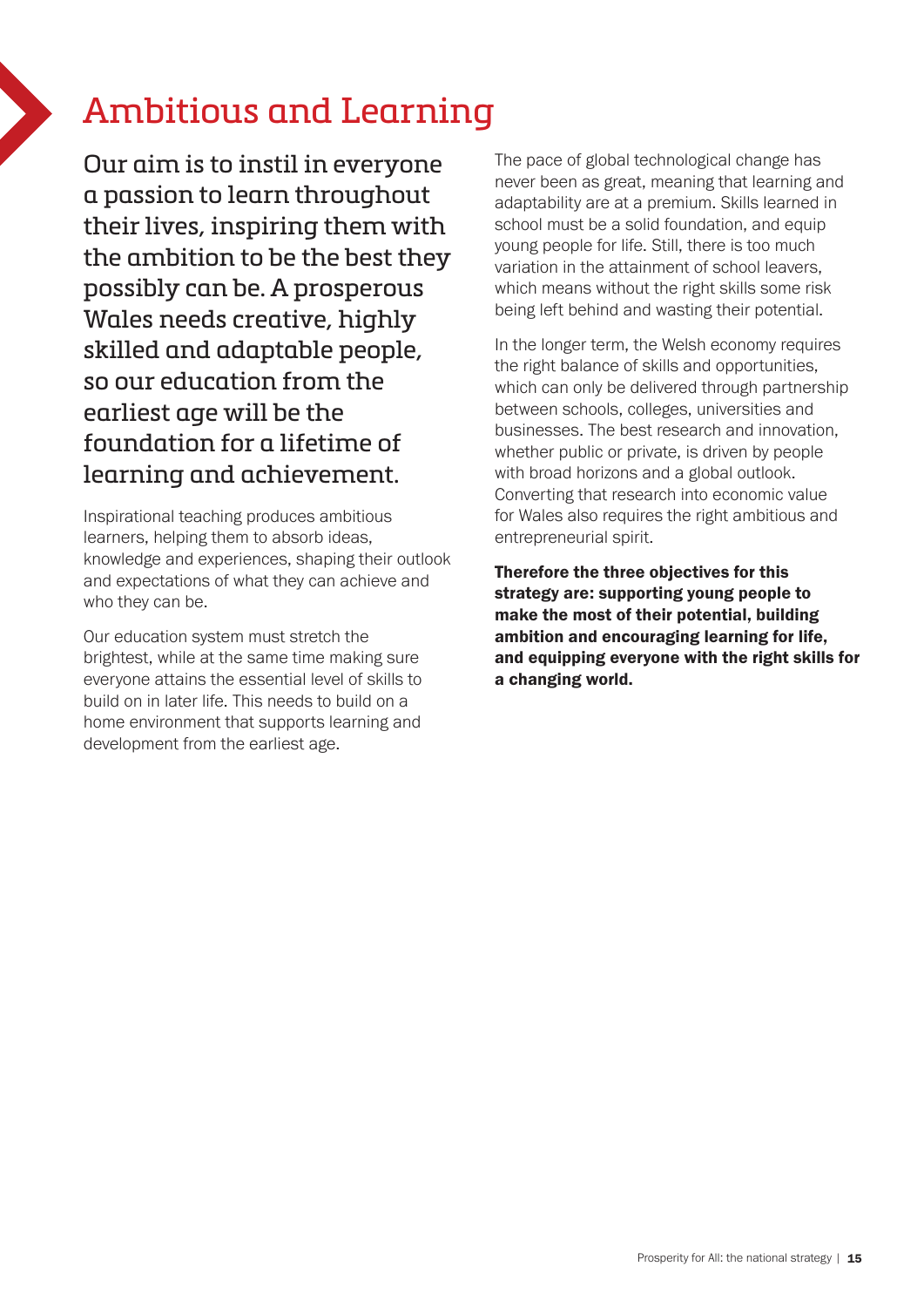# Support young people to make the most of their potential

We will provide the best start in life for all, with support from birth, through education, and beyond, making sure everyone has the chance to fulfil their natural potential.

All the evidence suggests that early years are the most crucial time in shaping life chances, which is why we have made this one of the cross-cutting government priority areas. Getting this right for every child means they stand the best chance of benefitting from the move into formal education.

A child's educational journey should be one of the most enriching and rewarding times of their life. They should leave school equipped with the academic, personal and social skills needed to make a success of their lives.

We need an education system that stretches high achievers, and leaves no child behind. Every child should leave mainstream education with reading, writing and numeracy skills. Teachers play a central role in children's development, inspiring them and helping them to achieve their best. They will often be amongst the first to notice problems, and it must be made easier for them to draw on the widest range of support, addressing issues quickly as they arise, and preventing them getting worse.

Ultimately, we need to be confident that children have the attitudes and learning they need for the rest of their lives, and that teachers have the flexibility to respond to the different ways in which children learn.

Our school system will be centred on a new curriculum designed to give children a broad and enriching learning experience, and to develop the best teachers and leaders to deliver it successfully. This is the basis for progression to post-compulsory education and learning throughout life.

- focus relentlessly on driving up every pupil's attainment, transforming the **standards** teachers must achieve, and reducing the variations between schools – particularly the gap between higher and lower performing schools.
- establish a National Leadership Academy to support the school leaders of the future who will be the driving force behind our reforms.
- ensure more effective workforce planning systems to deliver a sufficient supply of teachers to work through the medium of Welsh which will be a key contributor to our target of one million Welsh speakers over the coming decades.
- enrich the learning experience for every child through changes to our curriculum that will incorporate the right range of subjects, flexibility for teachers and develop the wider resilience and well-being of young people, helping young people develop into healthy, confident individuals.
- support every learner to **overcome the barriers** to reaching their full potential.
- introduce a new model of **Community** Learning Centres, providing extended services with childcare, parenting support, family learning and community access to facilities built around the school day.
- provide targeted careers advice to help young people to access jobs, particularly in new and growth sectors and also entrepreneurial opportunities. Fast track the introduction of a new Education Business Exchange Service and account executives who will work with schools and colleges in the Valleys.
- reform our approach to additional learning provision, to place learners, parents and carers at the centre of support and develop the skills of the workforce to deliver effective, specialist support for learners at key stages in their lives.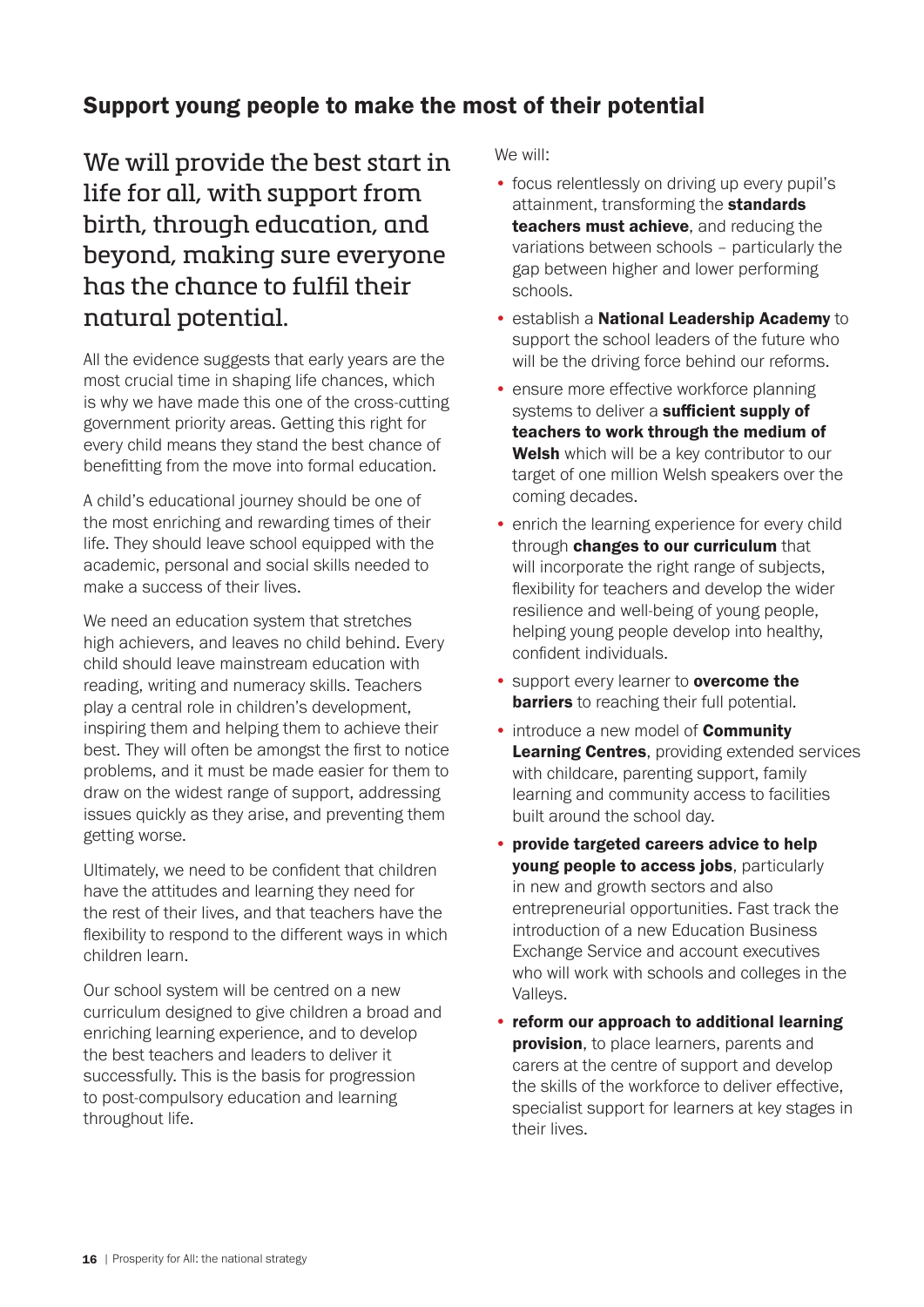# Build ambition and encourage learning for life

We will widen people's horizons and lift their aspirations by creating a dynamic, entrepreneurial culture and ensuring they have opportunities to grow and achieve more throughout their lives.

Education is the springboard that launches everyone into adult life. Many will enter the world of work immediately, others will continue in education, tailored towards the path they want to pursue, be it academic or vocational. The role of government is to support everyone's aspirations, and work with businesses and education and skills providers to put in place the right range of opportunities for all.

Further education in Wales has historically been at the heart of communities, and provided opportunities for individuals to build and fulfil their ambitions. Today, they are offering a wider range than ever of vocational and academic courses, in first-class facilities, deeply rooted in communities. As the diversity of roles people can expect to play during their working lives increase, linking their contribution to the needs of people and business will become more important than ever.

A vibrant higher education system is a crucial partner in building the Welsh economy, equipping individuals with the highest levels of skills required as well as building the public service workforce of the future. Welsh universities undertake cutting edge research every day, and this needs to be increasingly geared to commercialisation and economic growth, supporting the development of our key sectors, as well as the future social cultural and environmental needs of Wales.

A central element of our economic ambition is supporting the creation and expansion of Welsh businesses. This depends on having people with the right entrepreneurial flair and ambition, the right economic conditions, and the right support from government.

- introduce a new strategic planning system for post 16 education, which plans the provision across sectors and responds to the needs of Wales.
- deliver coherent progression through and between the different post 16 education sectors, so that the individual's learning pathway meets their needs and aspirations and is not defined by artificial boundaries between academic and vocational routes.
- significantly increase the maintenance **grants** available to Welsh higher education students, breaking down barriers to university and ensure that across grants and loans all students have the equivalent of the National Minimum Wage.
- bring together all research funding and ensure that funding decisions reflect Welsh **priorities**, including the needs of the national and regional economic sectors.
- ensure closer working between industry, schools, universities, colleges and the NHS to raise ambition and increase investment in research, developing the jobs and technologies of the future.
- draw on Wales' assets to **develop a population** based approach to health and care research through Healthwise Wales.
- focus our business support schemes on building an entrepreneurial culture in Wales. and establish targets for the numbers of school, college and university leavers starting companies, as well as targets for their sustainability and growth.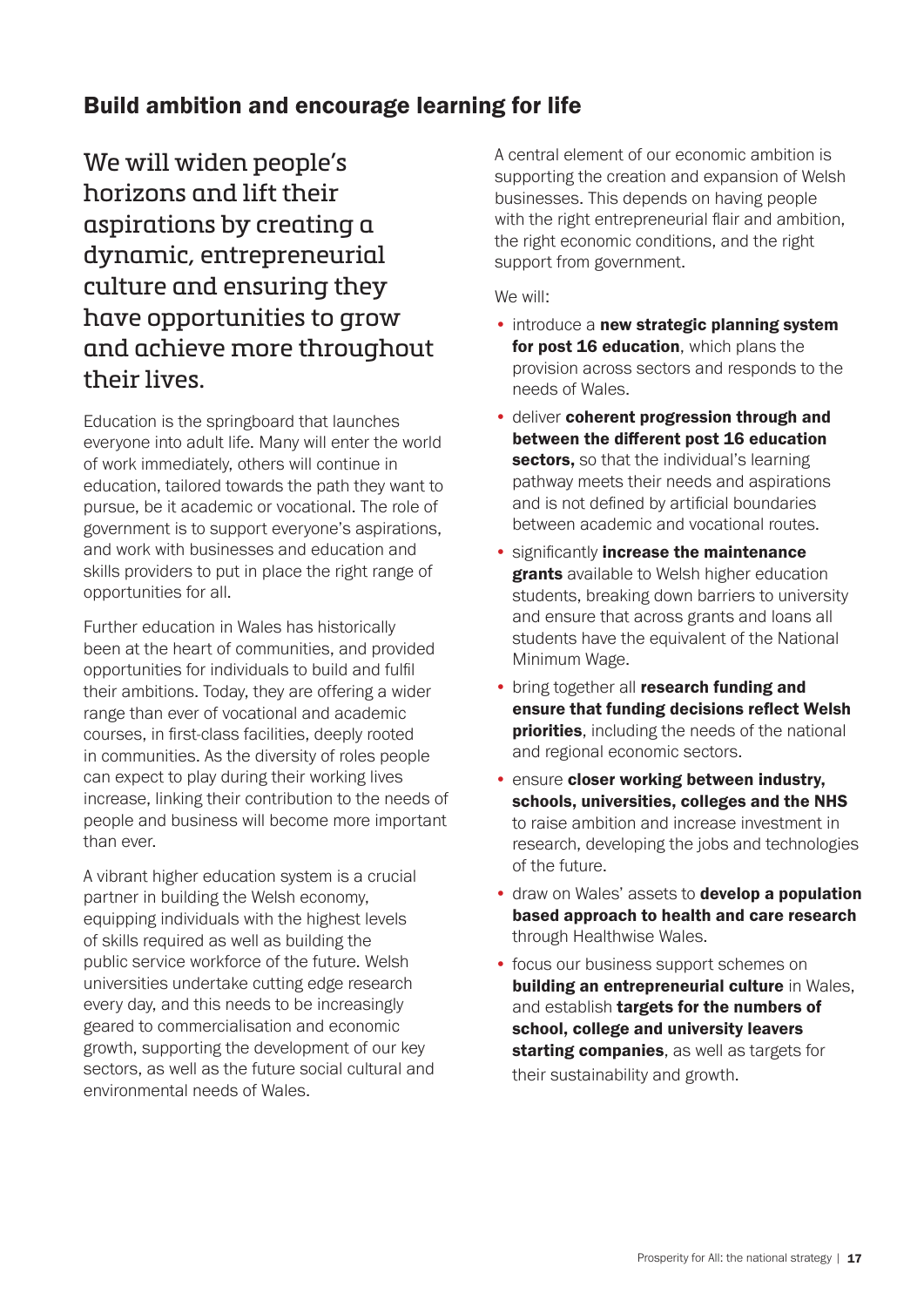# Equip everyone with the right skills for a changing world

We will enable people to develop their skills in line with the rapid changes in the global economy, to keep Wales competitive and secure employment in an uncertain world.

Lifelong learning has never been more important, both for national prosperity and individual development. The advent of the fourth industrial revolution is bringing profound changes to the economy, environment and society, and the challenge for our future resilience is to position Wales to benefit. This means ensuring sufficient opportunities emerge in the new economy to replace those that could be lost in the old economy, and to ensure that people are equipped with the skills to exploit them.

Digital skills will be a particularly vital part of the new economy, and as well as building coding and other aspects of digital literacy into our new curriculum, greater support will be needed for people already in work, or seeking work, to develop these skills.

Good employers place a premium on highly skilled workers and will themselves invest in developing and adapting their workforce. Government also has a critical role in providing the training that people and the economy need.

As part of the move to supporting regional growth priorities, we will be more responsive to variations in skill needs across Wales. To adapt effectively to this changing world, we need to get the often complex interplay between business, government and educational institutions right.

- work with the regional education consortia, universities, business, industry and the third sector to expand the network of code clubs in every part of Wales.
- enhance our support for part-time and **postgraduate students** to make it easier to obtain the higher level skills our economy needs.
- work with the Regional Skills Partnerships to anticipate future skills needs, focusing on priority growth sectors identified within regions and aligning our programmes to those needs.
- deliver 100,000 all-age apprenticeships aligned to economic requirements and use them to raise overall levels of skills in the workplace.
- review all existing skills and work-based learning programmes to ensure they meet the current needs of the economy and can respond flexibly to emerging requirements.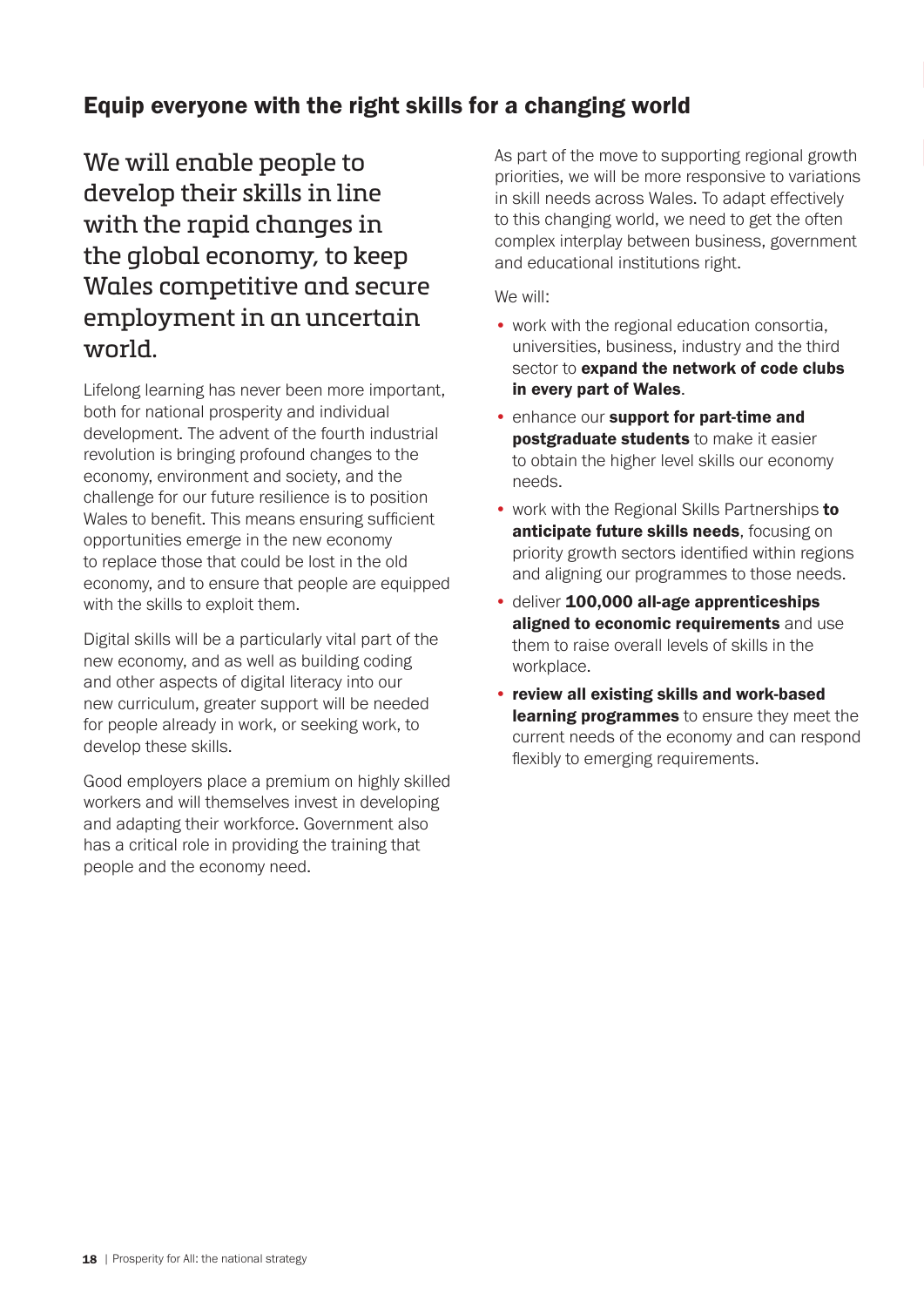# United and Connected

Our aim is to build a nation where people take pride in their communities, in the Welsh identity and language, and our place in the world. We are building the vital links that make it easier for people to come together, for the economy to grow, and for us to become an ever more confident and outward looking nation.

It is the strength of the links between people, within families, neighbourhoods, workplaces or wider communities, which gives us our sense of belonging and well-being. Government cannot create communities, but just as with the economy, we can foster environments where these links are broadened and deepened.

Communities prosper where people can participate fully and play an active role in shaping their local environment, influencing the decisions which affect them. People can play many different roles within their communities, and they need to be empowered to do the things that really make a difference.

We want a Wales of connected communities, and that means making sure that all the links needed are in place to bring them together. Transport and digital infrastructure are critical to providing the services we all need to stay healthy, to learn, to access employment, and to build prosperity.

Wales' connections with the wider world are equally important, not least as we tackle the uncertainties of EU exit. The strength of our overseas relationships and connectivity will determine our ability to forge new markets and maintain our position as an attractive and competitive place to invest and do business.

Therefore the three objectives for this theme are: building resilient communities, culture and language, delivering modern and connected infrastructure, and promoting and protecting Wales' place in the world.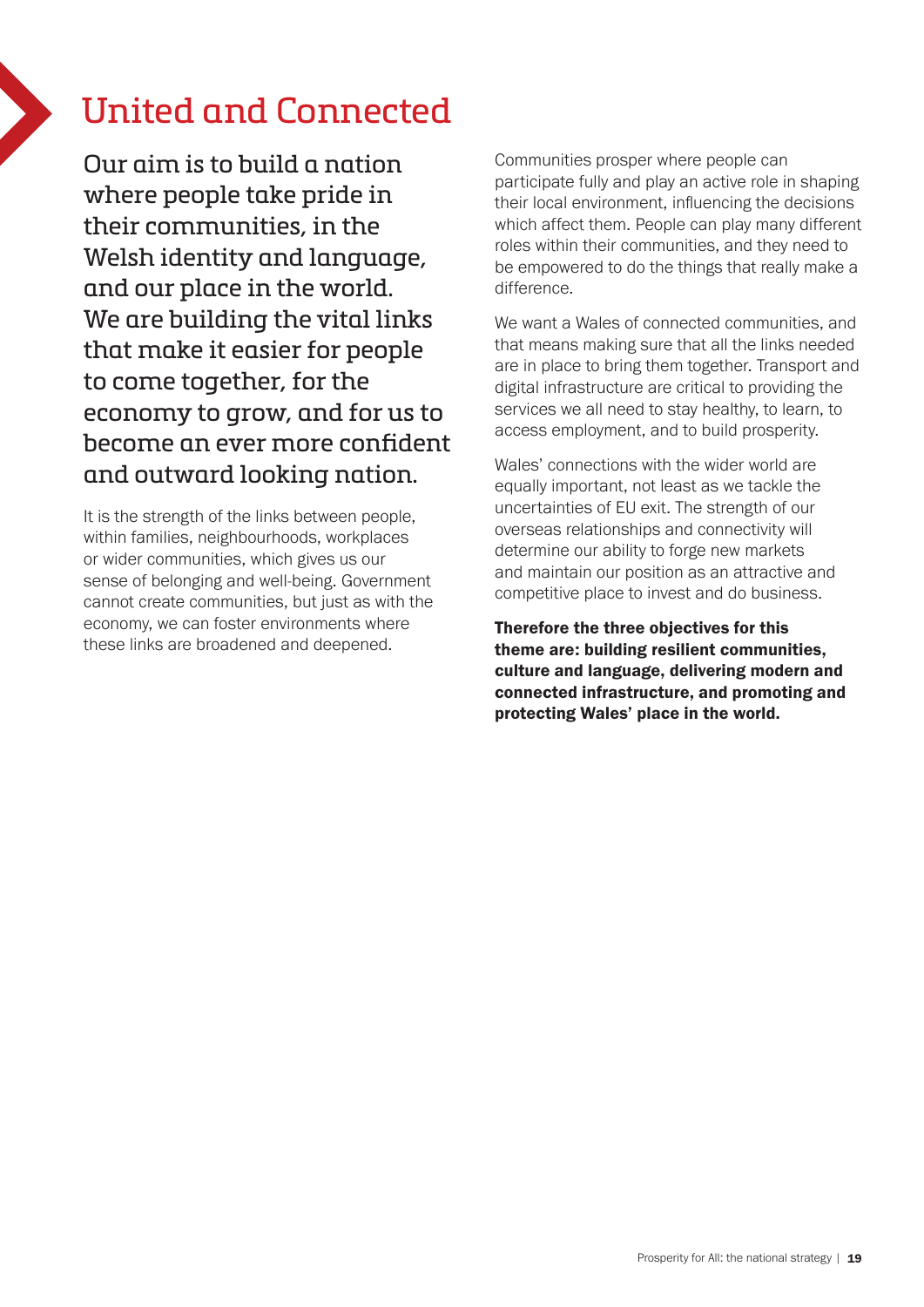# Build resilient communities, culture, and language

We will build a country characterised by vibrant, welcoming and cohesive communities, with pride in the present and ambition for the future - a truly bilingual nation, celebrating its unique culture, heritage and diversity.

The strongest communities have people who want to step forward to get things done. These are individuals who often seek no reward, other than seeing their community prosper. Government's role is to support and empower those who want to make a difference, and to make sure they have the space to pursue their vision.

Public assets within communities are often key in enabling innovative local initiatives to become a reality. How these are made available to community groups can unlock the potential for communities and leaders to enhance local areas.

- work with communities to help maintain local facilities that bring people together, including pubs, libraries, museums, green spaces, arts centres and leisure centres, helping communities take ownership of assets in their local area.
- identify opportunities for more people to volunteer, including working with the WCVA and the third sector on the roll-out of a unified volunteer programme, Volunteering Wales.
- work with communities across Wales to promote and facilitate the use of Welsh in a positive and inclusive manner, improve systematic planning of Welsh language provision, and provide a robust regulatory framework.
- build the capacity of communities as places which support better health and well-being using approaches such as social prescribing.
- ensure schools take on a more wide-ranging role as community hubs, offering not just education but a much wider array of community activities, helping to join up their communities and the services people need.
- build a sustainable relationship with the Voluntary Sector, based on the outcomes we all want to achieve for communities and the right funding model to deliver them.
- develop a transformational approach to the learning, teaching and assessment of Welsh with the aim of ensuring that, in future, all learners will be able to use the Welsh language when they leave school.
- trial reforms to the democratic process, modernising the elections process and backing votes for those aged 16 and over.
- **improve the way we work with community** groups and the police to develop safer communities.
- work with communities, the voluntary sector and local services to **counter the threat of** extremism and hate crime in communities.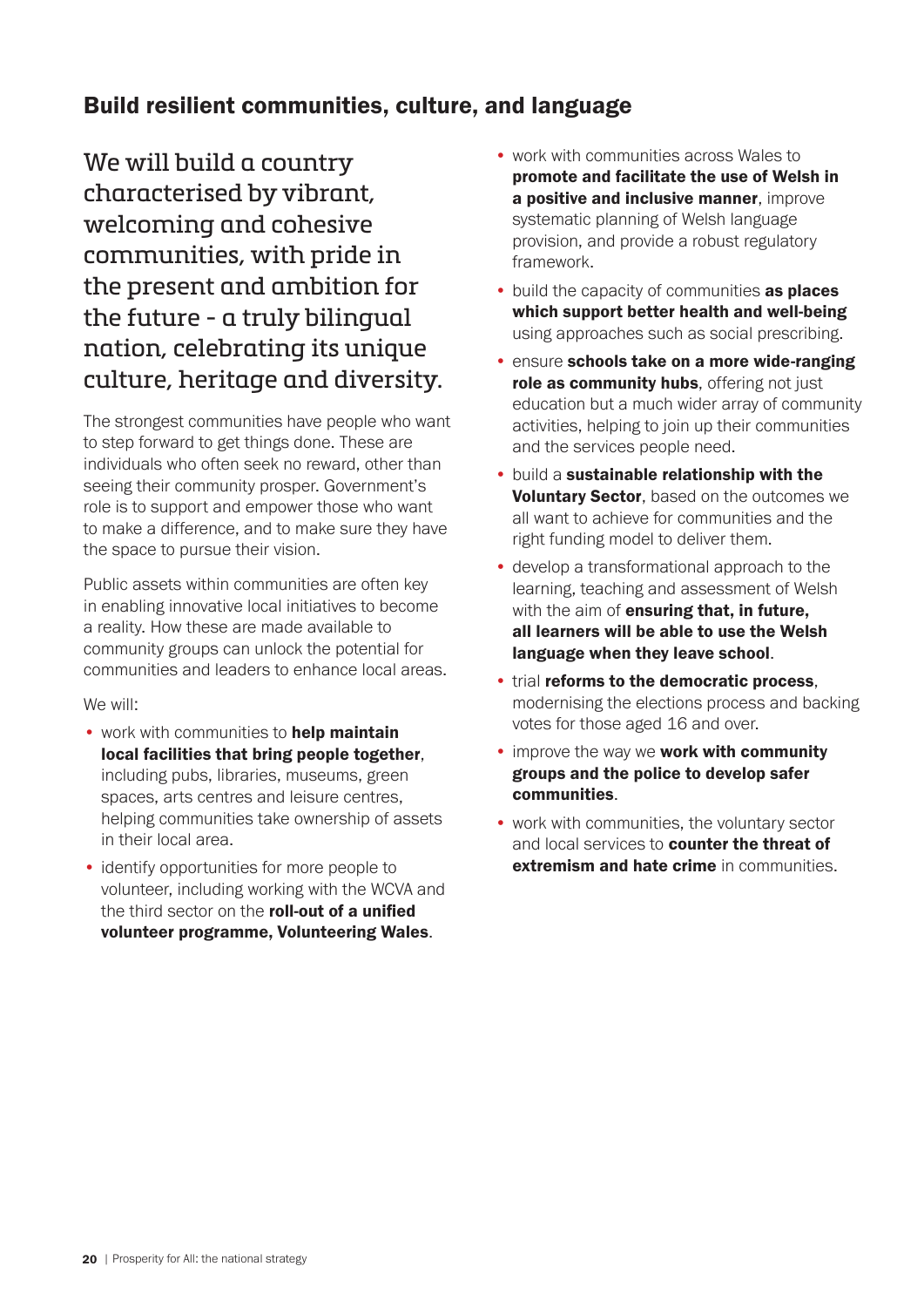### Deliver modern and connected infrastructure

We will invest in the 21st century connections we need to thrive and compete, joining up people, communities, businesses and services to drive prosperity.

High quality, modern infrastructure is a key enabler of competitiveness and productivity. Investment can act as a catalyst for wider regeneration and supporting vibrant communities. The investment needs to be intelligently planned and well delivered to have maximum impact.

Our approach to regional strengths and diverse economic needs is reflected in our programme for investing in infrastructure. Some developments, such as superfast broadband and comprehensive mobile coverage, are nationally important programmes. In other areas, there are specific projects which support and enable the growth of regional economies.

Digital connections that anticipate the needs of the future can help us to change our working patterns, reducing congestion, and supporting our aspirations for lower carbon living.

Our attitudes to, and expectations of, transport are likely to change in ways that we cannot currently anticipate. With the geography of Wales and the needs of sparsely populated rural communities, cars will remain important, but new powers over buses and the rail franchise mean that we can take a more joined up view across all types of transport, enabling us to reduce our carbon emissions, promote active travel, and get the most from our spending on public transport.

We will:

• introduce the new **National Infrastructure Commission** for Wales to strengthen the governance and strategic planning of major infrastructure investments.

- require co-ordinated planning of new homes, facilities and infrastructure by local authorities, health bodies, housing associations and other key partners.
- deliver a single National Transport Plan supporting improvements to all the transport infrastructure for Wales, balancing travel needs with the aim of reducing emissions.
- create an integrated public transport network, covering the rail and bus networks, which is safe, reliable, affordable and low carbon.
- deliver the **South Wales Metro**, underpinning the region's economic development, and spreading jobs and prosperity through more rapid transport, and ensuring that all new and significant developments in the region are sited within easy reach of a station.
- continue to develop the North Wales Metro and deliver transport improvements that complement it.
- deliver a significant improvement to the M4 around Newport, as well as enhancements to the A55, the A40 in West Wales and other trunk roads.
- deliver fast reliable broadband to those parts of Wales not currently served by the market.
- work with the mobile industry and OFCOM to deliver usable and reliable mobile phone connectivity across Wales.
- help people and businesses make the most of digital connectivity by investing in digital skills and through our business support programmes.
- support increased use of low emissions **vehicles**, through investing in a network of charging points.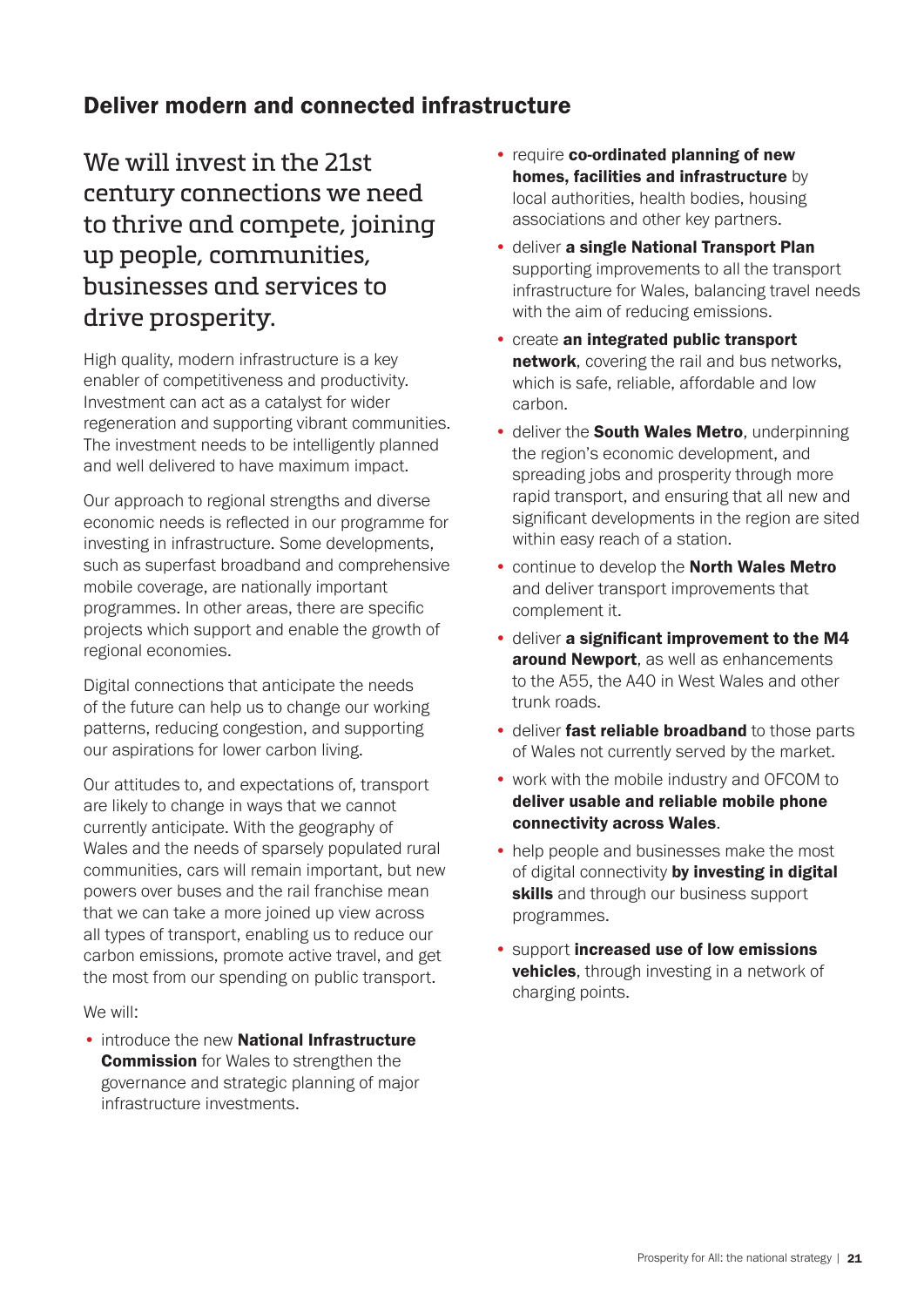### Promote and protect Wales' place in the world

We will ensure Wales remains outward-looking and fully engaged on the European and global stage, fostering new relationships for trade and investment, and promoting the best of our nation world-wide.

EU exit marks a fundamental shift in our international environment. Although the shape of a final deal remains unclear, the implications are far-reaching and long term. Fighting for the best outcome for Wales is a top priority of this government.

Wales is a globally engaged and trading nation. Our prosperity depends on international relationships. We now need to deliver a step change in our international performance, building on the close relationships already established with nations and regions around the world. The introduction of long-haul flights connecting Wales with the Far East and beyond will be instrumental in improving our international connectivity.

Tourism creates a growing share of our wealth, and recognition of Wales around the world is crucial. International sport, and excellence in culture and research, have helped define modern Wales around the world. Promoting Wales with renewed energy will make the most of our economic opportunities, and help maintain Wales' current competitive advantages after EU exit.

With two thirds of Welsh exports currently going to the European market, we will do everything possible to maintain a relationship with the European Single Market that allows companies to maintain free and unfettered access.

Our international offices and trade advisers work closely with Welsh businesses to help access new markets in North America, the Middle East, the Far East and elsewhere.

We are leaving the EU but we are not leaving Europe. Our reputation as a leader in areas such as sustainability, culture and research must be maintained, and Wales will remain an engaged European – and global - nation.

- build on the successful Wales brand to reinforce a contemporary, compelling and engaging identity for Wales that drives the nation forward as a place to do business and study and that inspires the people of Wales to create their future with confidence.
- take a strategic approach to the expansion of our international offices, based on an assessment of economic opportunity for Welsh businesses.
- modernise our global digital presence through a new digital gateway at wales.com, comprising of a network of integrated, international websites that promote a consistent story about Wales.
- work with the Department for International Trade to support our exporters to find new markets globally.
- continue to press the UK Government to prioritise full and unfettered access to the EU Single Market and work with the UK Government to promote Wales' interests as new international Free Trade Agreements are prepared.
- **develop new ways to build and maintain European partnerships** through investing in networks and bi-lateral co-operation with partner countries and regions, especially neighbours such as Ireland and Brittany.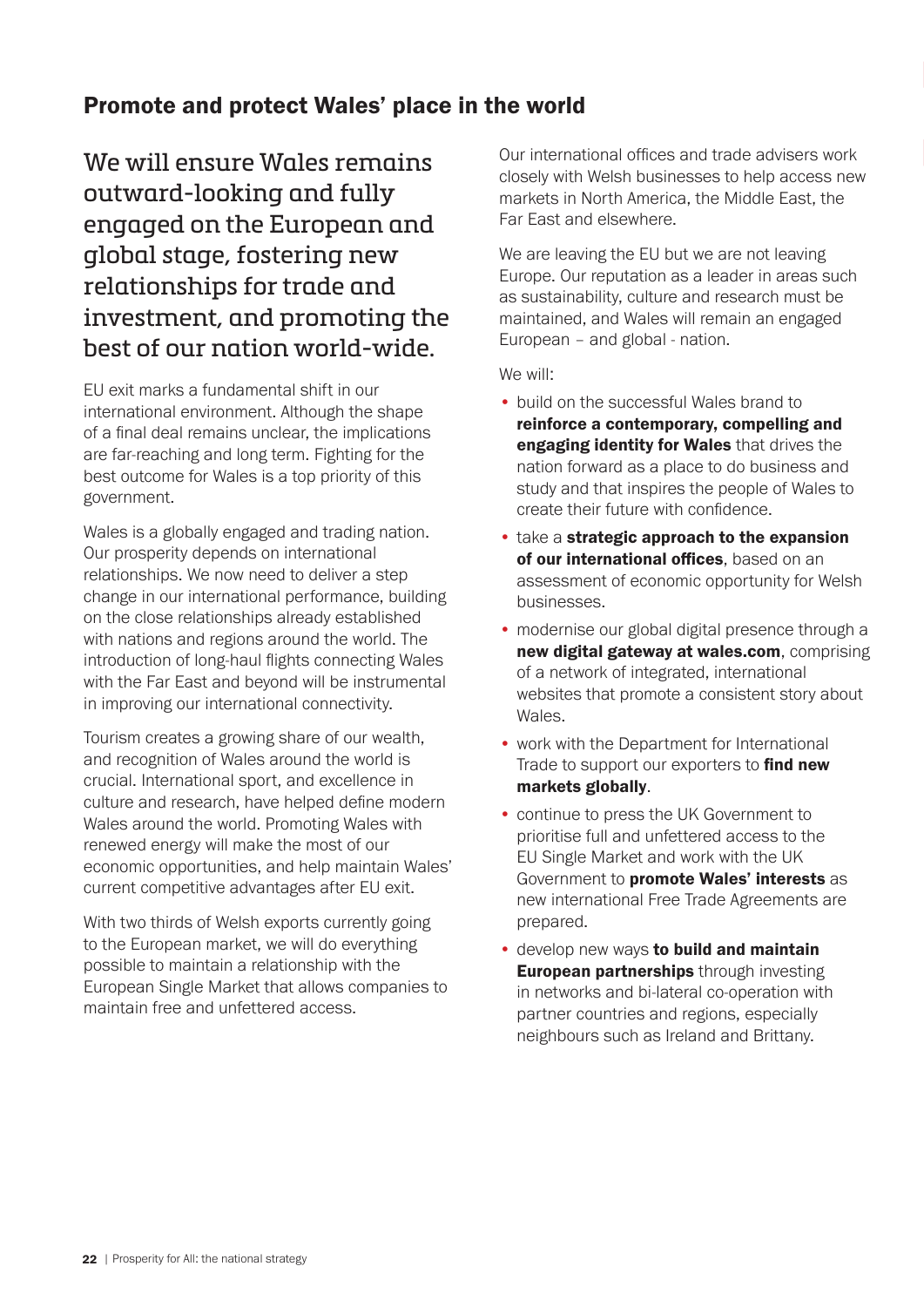# Five Cross Cutting Priorities

### Early Years

#### Vision

We want children from all backgrounds to have the best start in life. Our aim is that everyone will have the opportunity to reach their full potential and lead a healthy, prosperous and fulfilling life, enabling them to participate fully in their communities and contribute to the future economic success of Wales.

There is substantial evidence to suggest that delivering the right support for all children, particularly those from deprived backgrounds, is the best means of breaking the poverty cycle, and raising aspiration and attainment for everyone. This underpins our central ambition of creating prosperity for all, reducing inequality, and promoting well-being. Investing in early years is an investment in the economy and workforce of the future. By tackling problems early, we are far more likely to stop children encountering difficulties at a later stage, when they can be much harder to solve.

#### Childhood

The first few years of a child's life are critical to laying the foundation for lifelong well-being. They determine how well children perform in school, how well they relate to others, and ultimately shape the adult they become. A series of adverse childhood experiences (ACEs) can have a devastating effect on development. This is why it is so important to lay successful foundations from the earliest age.

#### Parenting

Confident, positive and resilient parenting is fundamental to preparing children for life. Parents have by far the greatest influence on their children, but it can at times be an overwhelming experience. This is when help and support needs to be on hand, in order to help them create supportive and enriching environments for their children. Our approach is shaped by the understanding that needs vary between people, and vary over time.

#### **Inequality**

There are still significant gaps between the educational performance of different groups of children, with persistent under-achievement by those from more deprived and disadvantaged backgrounds. These are children who will benefit most from a concerted programme of support to give them the best start – an advantage they will carry with them for the rest of their lives.

- build on our current early years programmes and create a more joined-up, responsive system that puts the unique needs of each child at its heart.
- ensure that the early years provision in the new curriculum builds strong key skills, and embeds health awareness, well-being and resilience in children from the earliest stage.
- ensure consistent regulation and delivery of pre-school provision.
- deliver extended, coherent support for **parenting**, drawing together family support programmes, focused on positive parenting and early intervention.
- provide working parents of 3 and 4 year olds with 30 hours of free education and childcare for up to 48 weeks a year, delivered in a way that works for parents and children.
- legislate to ban the physical punishment of children.
- create 'ACE aware' public services which take a more preventative approach to avoid ACEs and improve the resilience of children and young people.
- pilot Children First areas, to support the better integration of services to reduce the numbers of ACEs and improve the resilience of children and young people.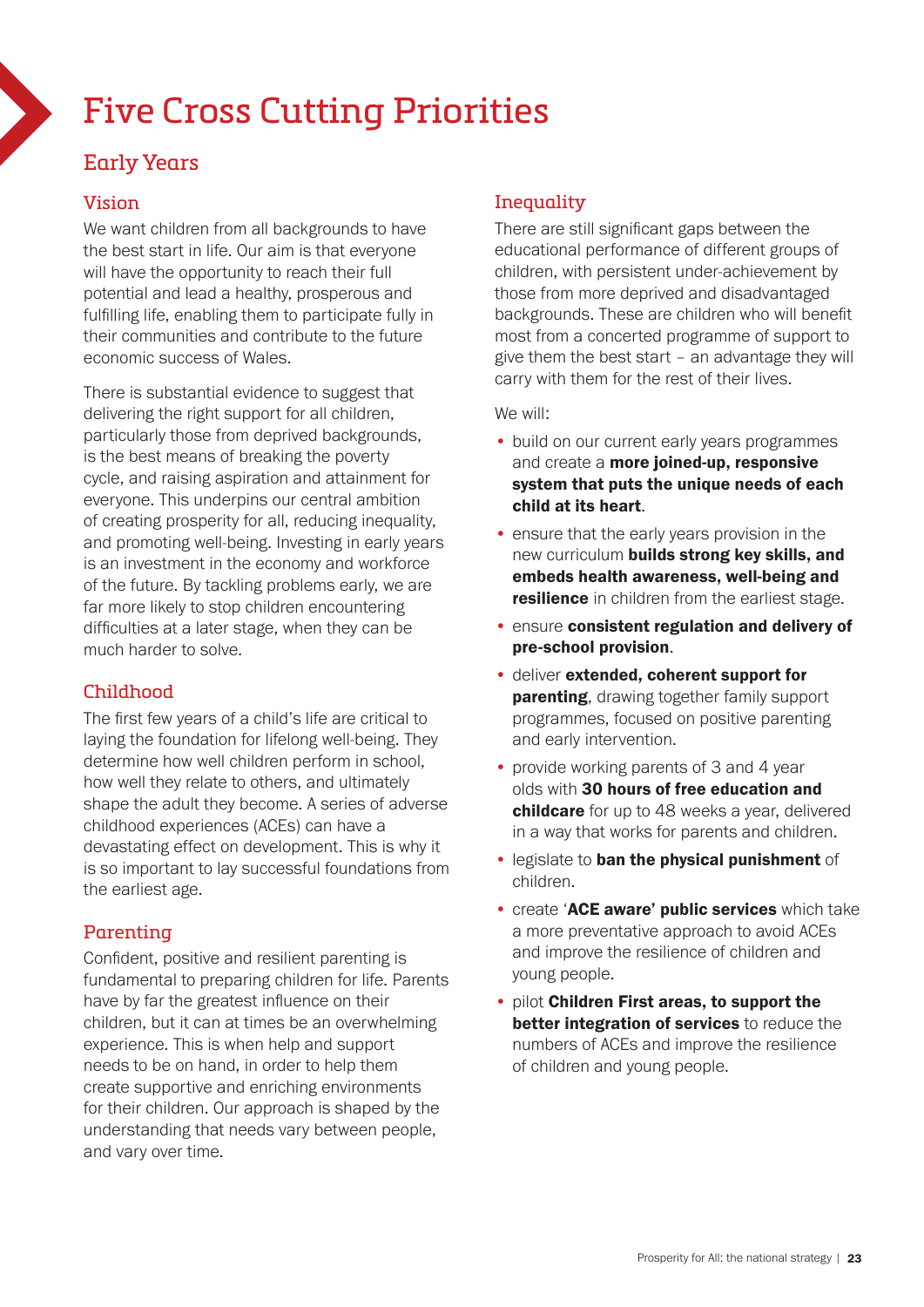# Housing

#### Vision

We want everyone to live in a home that meets their needs and supports a healthy, successful and prosperous life. Good quality homes are the bedrock of good communities, and form the basis for individuals and families to flourish in all aspects of their lives.

Investment in improving the quality of housing is proven to reduce pressures on other public services; notably health and social care. There is significant evidence showing links between cold, damp homes and respiratory disease and asthma. These health problems can contribute to adverse childhood experiences as well as having a negative impact on children's ability to learn.

Providing secure, affordable housing is the strongest basis for supporting vulnerable individuals to overcome mental health and substance misuse issues. Investing in housing, quality local environment and energy efficiency brings significant economic benefits, creates jobs, and builds stronger communities.

#### Homelessness

It is unacceptable that people are forced to sleep on the streets in a prosperous society. Wherever possible, we will tackle the root causes of homelessness, recognising that prevention plays a major part in avoiding the spiral of decline caused by losing a home. But when crisis strikes, we must act swiftly to provide a strong safety net, and get people back on their feet as soon as possible. Those living rough often have complex needs and we need to respond to all of them, providing a joined up service, and recognising that not having a home can severely impact the ability to get help.

#### Affordable Housing

The housing market in Wales, like that across the UK, is under extreme pressure. There is a complex picture of provision, and the challenges that people face vary significantly, depending on income and where they live in Wales. Government intervention, therefore, needs to be specifically targeted, using all the levers at our disposal, and working with housing associations, local authorities, private house-builders and the private rented sector to maximise supply and respond to different needs.

#### Independent Living

Good housing plays a critical role in healthy, independent ageing. Enabling people to stay in their homes for longer brings significant health, social and economic benefits. We need the right kind of housing in the right place that matches people's needs. In some cases these will be purpose-built, in others, through adaptations to existing homes.

- deliver our target of 20,000 new affordable homes by 2021, and make more homes available at affordable rent in every part of Wales.
- make buying a home more affordable through the Help to Buy scheme and Rent to Own scheme and bring buying a home in high cost rural areas within reach of local people through Homebuy.
- accelerate our support for new and innovative housing designs to meet challenges including pressing housing need, fuel poverty, climate change and demographic change.
- end Right To Buy and Right to Acquire in order to protect social rented housing for those in need, and give councils and housing associations the confidence to build.
- work with local authorities to begin council house building at pace and scale for the first time in decades.
- significantly reduce the number of people forced to sleep on the streets by focusing on the individual support needs of rough sleepers, and deliver earlier and more effective interventions for those at risk of becoming homeless.
- unlock the potential of SMEs to build homes and deliver local skilled jobs in all parts of Wales.
- incentivise housing providers to build homes which respond to the challenges of an ageing population and which enable people to live independently and safely in their own homes for longer.
- link new housing with major new infrastructure developments, for example the Metro and Wylfa Newydd.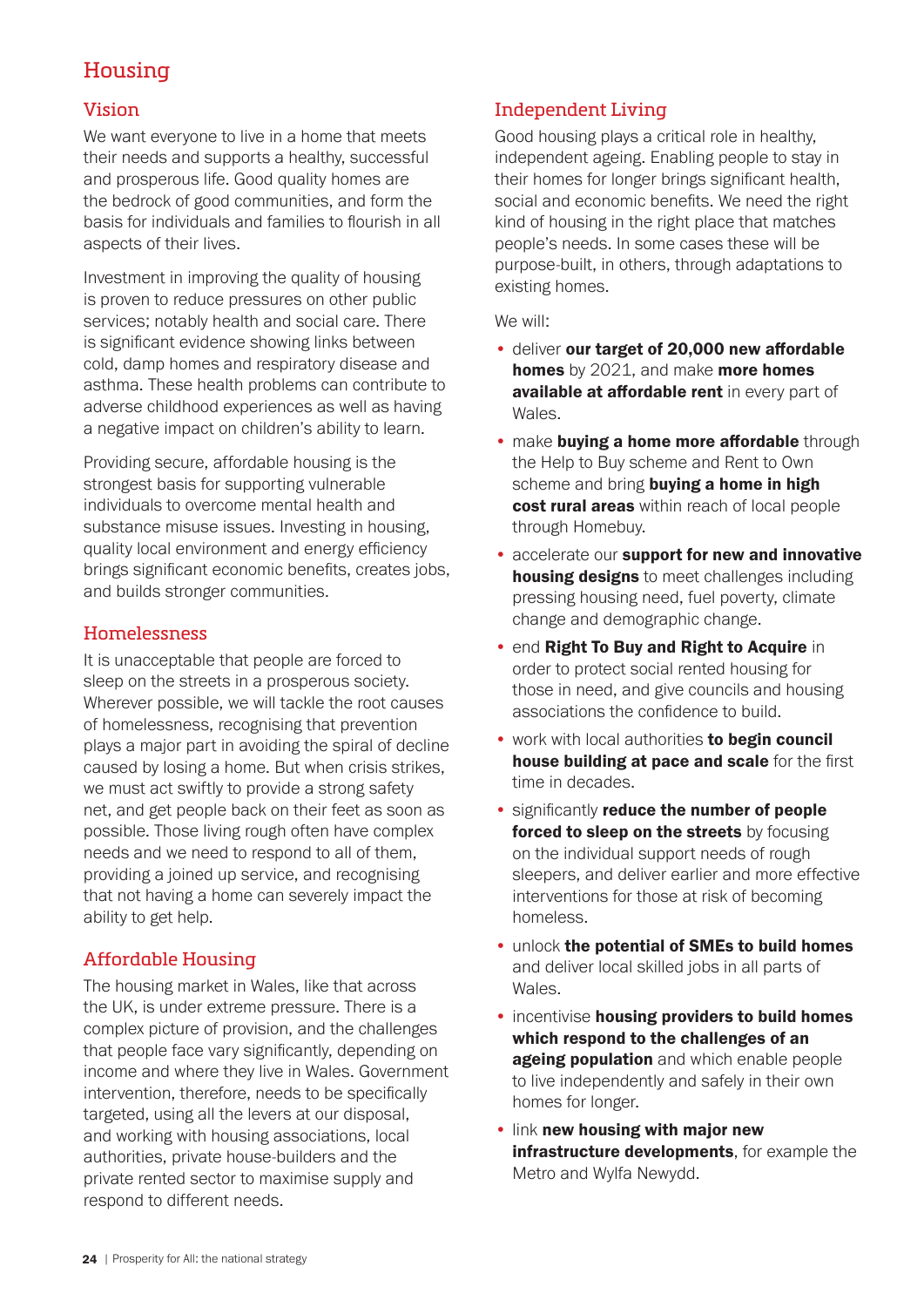# Social Care

#### Vision

We want Wales to have a high quality and sustainable social care sector, with preventative and integrated services in the community, supporting people to lead independent lives. With an ageing population, the demand for and cost of care is projected to increase. In a sector which can struggle to recruit and retain workers. our aim is to ensure that this demand is met, and care is affordable, whilst improving quality.

Stepping in to take early action is essential to help children stay in families, and to reduce the impact of physical and mental ill-health. It also reduces abuse and neglect and leaves fewer people needing care.

#### Children

Children in care should have a secure place to live, receive a good education, safe contact with their family, and be protected from abuse and neglect. They should expect to be listened to and be helped to develop positive relationships. We need to ensure looked after children receive as much help as possible and enjoy the same early years support and life chances as other children.

#### Adults

Vulnerable adults may need help to access services, and engage in work, training, education or volunteering. They may need assistance in finding suitable housing, along with physical and emotional support, in order to be able to live full lives. In particular, young care leavers need intensive support at this key transitional stage of their lives, with attaining appropriate skills, improving employability, and access to safe, secure homes.

#### Older people

Maintaining a good level of physical and mental health into older age aids independence, and reduces social isolation. It helps society benefit more from the contribution older people can make, capitalising on their knowledge and experience. Many older people will need additional support to live independently and our goal is to enable them to stay in their own homes for as long as possible. However, if that is no longer possible, we need a care sector which is

sustainable, and treats individuals with dignity and respect.

- invest in a new innovative care delivery model in the community, building a more diverse sustainable care sector in Wales, working with private and public sector partners.
- establish centres to co-locate support, advice and treatment services, taking advantage of innovative new technologies.
- assist care providers to create sustainable business operation models in the heart of our communities, including advice and support from Business Wales and the Development Bank of Wales.
- develop *innovative funding models* to ensure that funding is available in the future to meet social care needs.
- recognise and incentivise high quality care through the development of Inspection ratings and funding for Qualification Credit Framework training for care workers who are over 25, encouraging care providers to share good practice and to be centres of excellence.
- raise the profile and status of social care workers, through improving employment conditions and remuneration, so social care becomes a positive career choice, where people are valued and supported responsibly.
- implement an **accredited qualification** for carers.
- build more purpose built housing developments that would allow people to live independently within a protected and sheltered environment, located close to easily accessible public transport.
- raise the educational attainment and improve life chances of children in care, adopting a child centred approach, through the collaboration of education, social services and others.
- strengthen edge of care services to provide families with timely support to **reduce the** numbers needing care provision and provide assistance in the key transitional phase **post 16** to access further education, jobs and housing for those leaving care.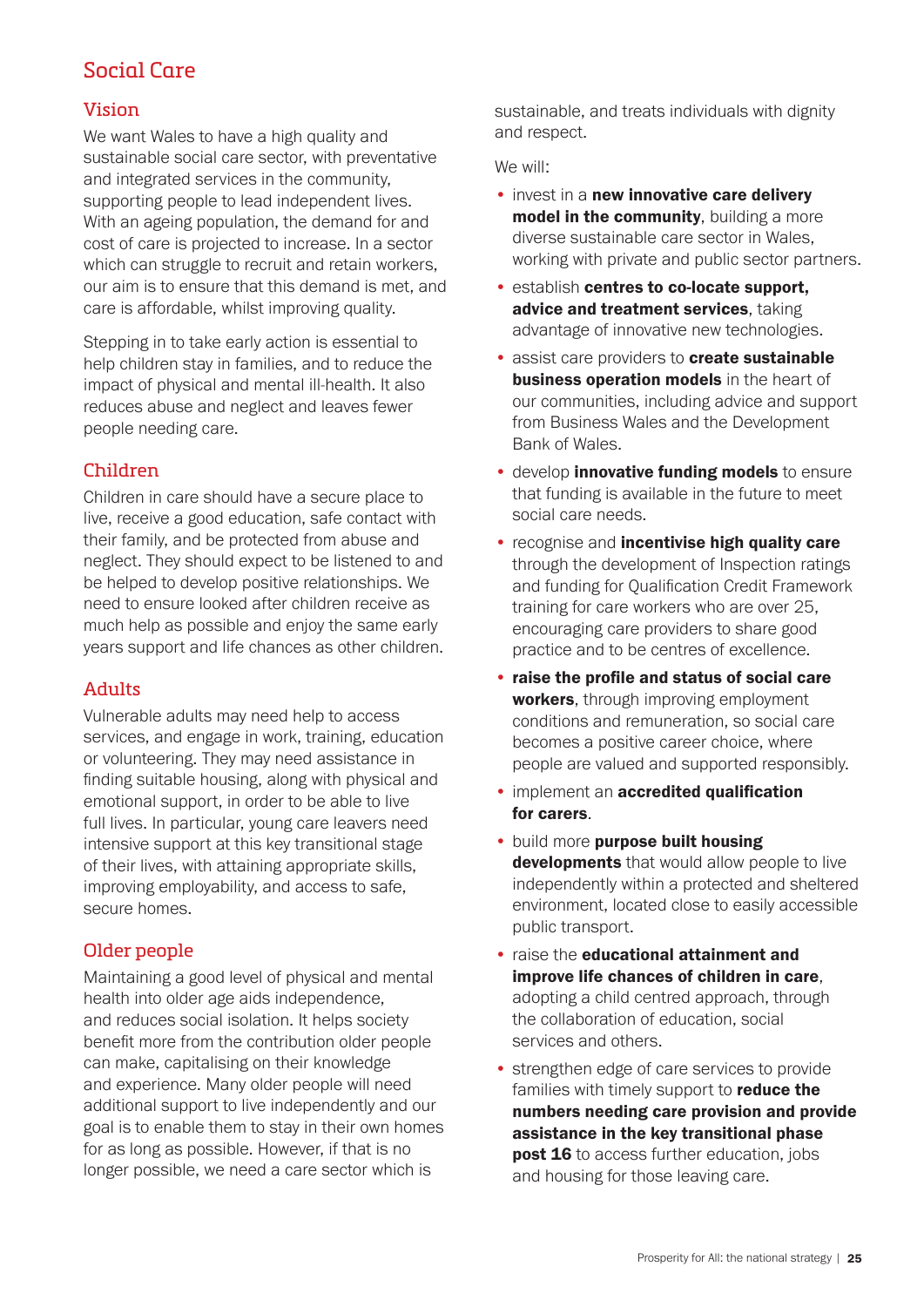# Better Mental Health

#### Vision

We want to ensure that mental health problems are not a barrier to achieving potential in all areas of life. One in four will be affected by mental health issues at some point during their lives and for many the support of their family and friends will be enough.

However, when more intensive support is needed, we need a system which is easily accessible, and focused on identifying and treating as early as possible, before crisis point is reached.

#### Children

Wherever possible, we will give children and young people the tools to cope with the stresses of growing up in a rapidly changing society, where online bullying is a new and worrying phenomenon. Referrals to child mental health services have almost doubled over recent years, reflecting greater awareness but also placing a strain on services. Schools are in a unique position to identify problems early, and provide support for children and a rapid gateway to further support where appropriate. The deep intergenerational and family effects of mental health issues should be recognised, and the adverse childhood experiences that can result.

#### Adults

Many people suffer from mental health issues but do not feel able to talk about them openly, or seek help. Again, there are positive signs of social change, but more still needs to be done to break down the stigma surrounding mental health conditions. Forty per cent of work-related illness is reported as stress and results in an average absence of 24 days. Mental health issues vary in their severity, and responses should always be appropriate, proportionate and timely including approaches such as social prescribing, rather than simply treating with medication.

#### Older People

Remaining mentally and physically active into old age is critical to reducing the risk of developing dementia, other health conditions, and depression as a result of loneliness and isolation. Giving people opportunities to remain active provides a benefit to our communities as well as helping people enjoy positive mental health well

into their old age. However, with more people living longer, the number of dementia cases will continue to rise. Alongside dignified care for the individual, we need to recognise the impact on families and carers.

- continue our programme to improve mental health services for all in Wales, improving the quality and integration of services, addressing mental and physical health needs in tandem and enabling a better transition between different services.
- build on the work we have done which has enabled nearly 140,000 people to access support from the new mental health services in primary care since the introduction of the Mental Health Measure, by improving **access** to psychological therapies in both primary and secondary care for both adults and children.
- design our new curriculum and assessment arrangement in schools to **place real and** meaningful focus on well-being, and developing the mental resilience of children and young people.
- make sure teachers have the help and support they need to respond to children **experiencing difficulties**, by ensuring effective links and joint working between schools' counselling services, education psychologists, children and adolescent mental health services and neurodevelopmental services and designated support for clusters of schools.
- deliver a new community **perinatal mental** health service and review the need for inpatient facilities in Wales, to stop post natal depression worsening and to allow mothers to form a strong early bond with their child.
- help people with dementia and their families and carers to access information, advice and support to maintain their independence by a joint health service/local authority 'team around the family approach'.
- deliver a pilot to explore how **social prescribing** can help to treat mental health conditions.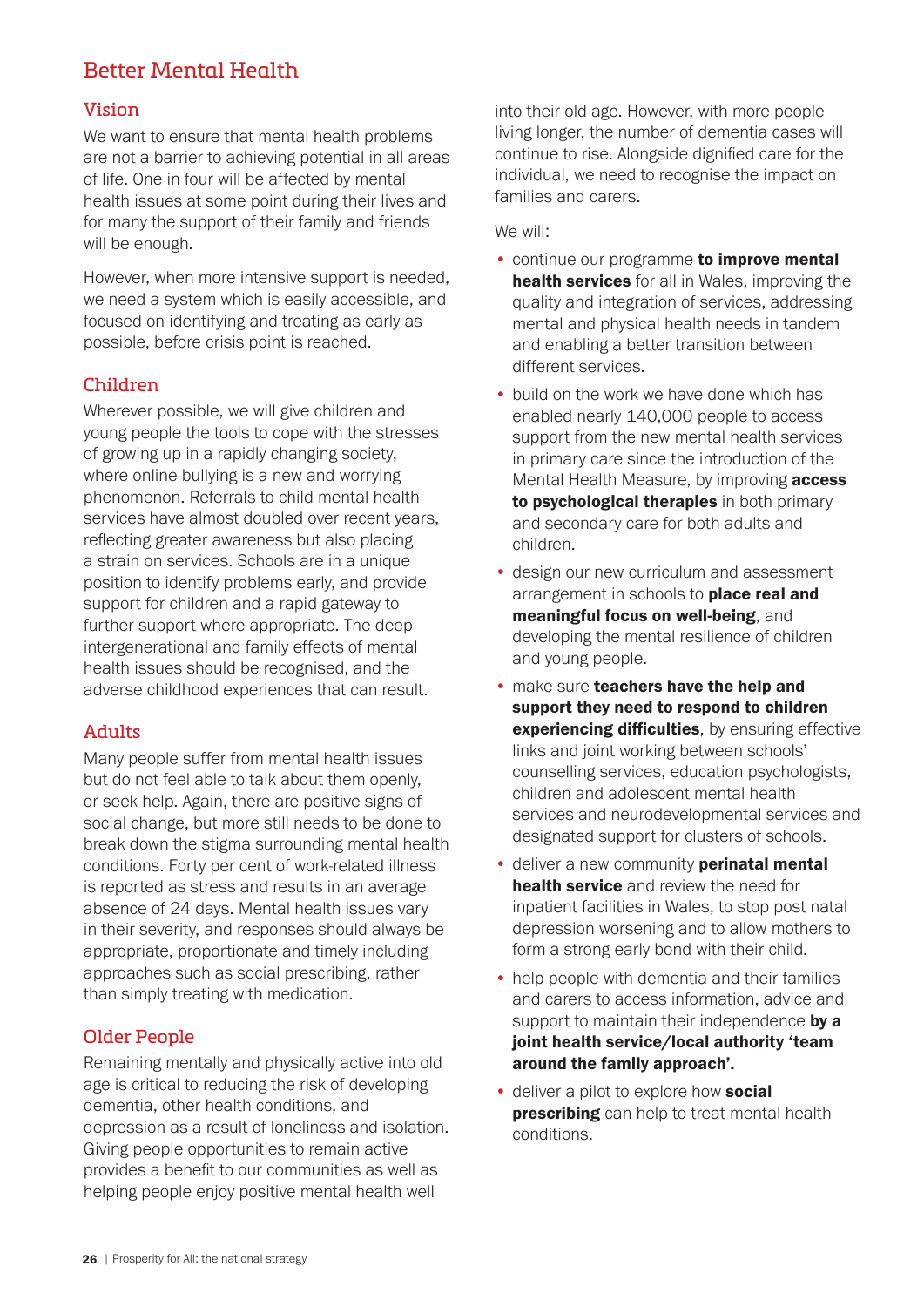# Skills and Employability

#### Vision

We want an economy founded on high quality skills, giving businesses the resources to grow and innovate, and people the ability to prosper. Every person should be equipped with the skills they need to get a job and the opportunity to develop new skills through their working life.

Low skill levels are the single biggest barrier to building the Welsh economy we want, and often the biggest barrier for individuals in securing meaningful work. It is critical we tailor skills support to individuals' needs, while addressing other barriers such as poor health, transport and caring responsibilities to drive up prosperity levels for all.

#### Employable People

Good skills are a key factor in determining whether people get good jobs. We need to make sure that everyone has access to the training they need throughout their lives. People can follow many routes to higher skills, for example apprenticeships, work-based learning, and further and higher education. All of these options need to complement each other to enable people to pursue the careers they want. Our new approach to employability will deliver a seamless referral and support service for people who need basic skills, and people who need to raise their skill levels to get a job or progress in their career.

#### Skills for Business

Good skills unlock growth and innovation for businesses, which means they need to be able to recruit workers with the right skills. Businesses also have a responsibility to invest in their workforce to benefit themselves, their workers and the wider economy. As a government we are committed to link the training we provide even more closely to the needs of the Welsh economy.

#### Strong Economy

Good skills make Wales a more attractive destination for investors, bringing with them the higher-end, higher-paying jobs we need. Better and more transferable skills help people to move more easily between jobs, progressing from lowerpaying roles with limited prospects. The higher the skill levels, the more resilient our economy will be, and better able to ride out economic shocks.

Leaving the European Union will mean we must redouble our efforts to build an even more competitive economy, and higher skills are at the core of this. Automation remains a growing threat to jobs, but the best defence will be people with the ability to work better and smarter than machines and able to solve the problems they can't.

- deliver a school curriculum which meets the skills needs of individuals and the wider Welsh economy.
- **ensure that our skills provision through** schools, further and higher education and work-based learning reflects current employer needs and keeps pace with the economy of the future.
- promote closer links between schools, colleges, universities and employers and businesses, public services, and the NHS to better anticipate the skills needs over the coming years.
- reform our economic development and skills provision to work on a regional basis, building on the three employer-led Regional Skills Partnerships.
- reconfigure our current offer into a new employability programme that is simpler and **more responsive** to the needs of individuals and employers.
- set out a common approach to identifying the needs of the individual as part of a new approach to employability, identifying those with employment support needs at the earliest possible stage and making the referral process more seamless and less daunting.
- provide tailored, community outreach for those who face multiple barriers to work.
- use the Valleys as a test bed for a placebased approach to enhancing employability, including extending the Flexible Skills Programme to drive a focus on engaging employers in deprived areas.
- improve health and employment outcomes through employers, health services and employment services working together more effectively, including supporting employees at risk of long-term sickness to stay in work through our In Work scheme.